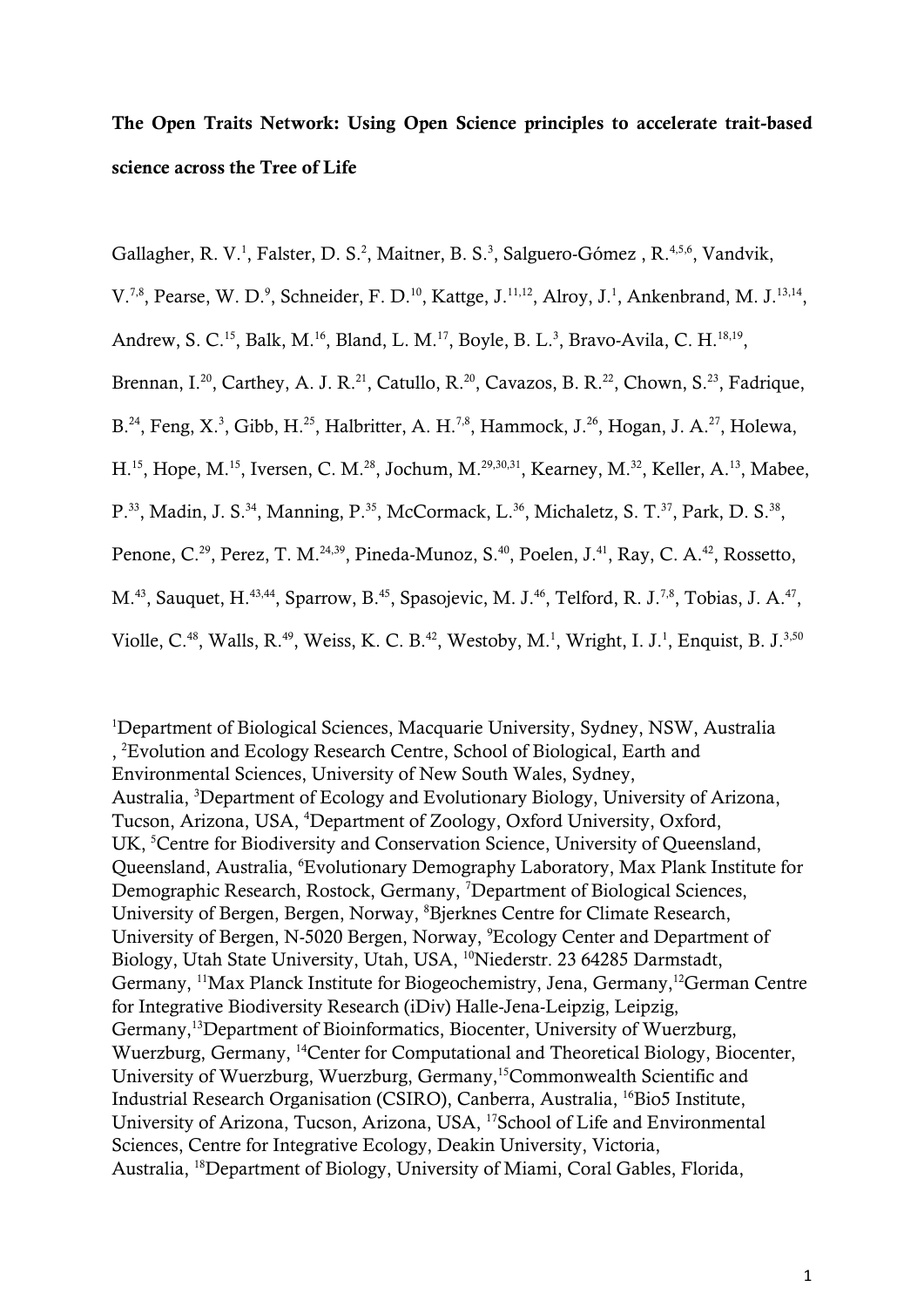USA, <sup>19</sup>Fairchild Tropical Botanic Garden, Coral Gables, Florida, USA, <sup>20</sup>Research School of Biology, Australian National University, Canberra, Australia, <sup>21</sup>Department of Biological Sciences, Macquarie University, North Ryde, NSW, Australia, <sup>22</sup>Department of BioSciences, Program in Ecology and Evolutionary Biology, Rice University, Houston, Texas, USA, 23School of Biological Sciences, Monash University, Victoria, Australia, 24Department of Biology, University of Miami, Florida, USA, 25Department of Ecology, Environment and Evolution and Centre for Future Landscapes, La Trobe University, Victoria,<sup>26</sup>National Museum of Natural History, Smithsonian Institution, Washington DC, USA, <sup>27</sup>International Center for Tropical Botany, Department of Biological Sciences, Florida International University, Florida, USA,<sup>28</sup>Climate Change Science Institute and Environmental Sciences Division, Oak Ridge National Laboratory, Tennessee, USA, 29Institute of Plant Sciences, University of Bern, Bern, Switzerland, 30German Centre for Integrative Biodiversity Research (iDiv) Halle?Jena?Leipzig, Leipzig, Germany, 31Leipzig University, Institute of Biology, Leipzig, Germany, 32School of BioSciences, The University of Melbourne, Victoria, Australia,33Department of Biology, University of South Dakota, South Dakota, USA, 34Hawai'i Institute of Marine Biology, University of Hawai'i at Manoa, Hawai'i, USA, 35Senckenberg Biodiversity and Climate Research Centre (SBiK-F), Frankfurt,, 36Center for Tree Science, The Morton Arboretum, Illinois, USA, 37Department of Botany and Biodiversity Research Centre, University of British Columbia, British Columbia, Canada,<sup>38</sup>Department of Organismic and Evolutionary Biology and Harvard University Herbaria, Harvard University, Cambridge, Massachusetts, USA, <sup>39</sup>Fairchild Tropical Botanic Garden, Florida, USA, <sup>40</sup>School of Biological Sciences, School of Earth & Atmospheric Sciences, Georgia Institute of Technology, Georgia, USA, 41400 Perkins Street Apt 104, Oakland, California, United States, 42School of Life Sciences, Arizona State University, Tempe, Arizona, USA, 43National Herbarium of New South Wales, Royal Botanic Gardens and Domain Trust, Sydney, NSW, Australia, 44Ecologie Systématique Evolution, Univ. Paris-Sud, CNRS, AgroParisTech, Universite? Paris-Saclay, Orsay, France, 45TERN / School of Biological Sciences, Faculty of Science, The University of Adelaide, Adelaide, Australia, 46Department of Evolution, Ecology, and Organismal Biology, University of California Riverside, California, USA, 47Department of Life Sciences, Imperial College London, Silwood Park, UK, 48CEFE, CNRS, Univ Montpellier, Université Paul Valéry Montpellier 3, EPHE, IRD, Montpellier, France, 49CyVerse, University of Arizona, Tucson, AZ, USA, <sup>50</sup>Santa Fe Institute, Santa Fe, New Mexico, USA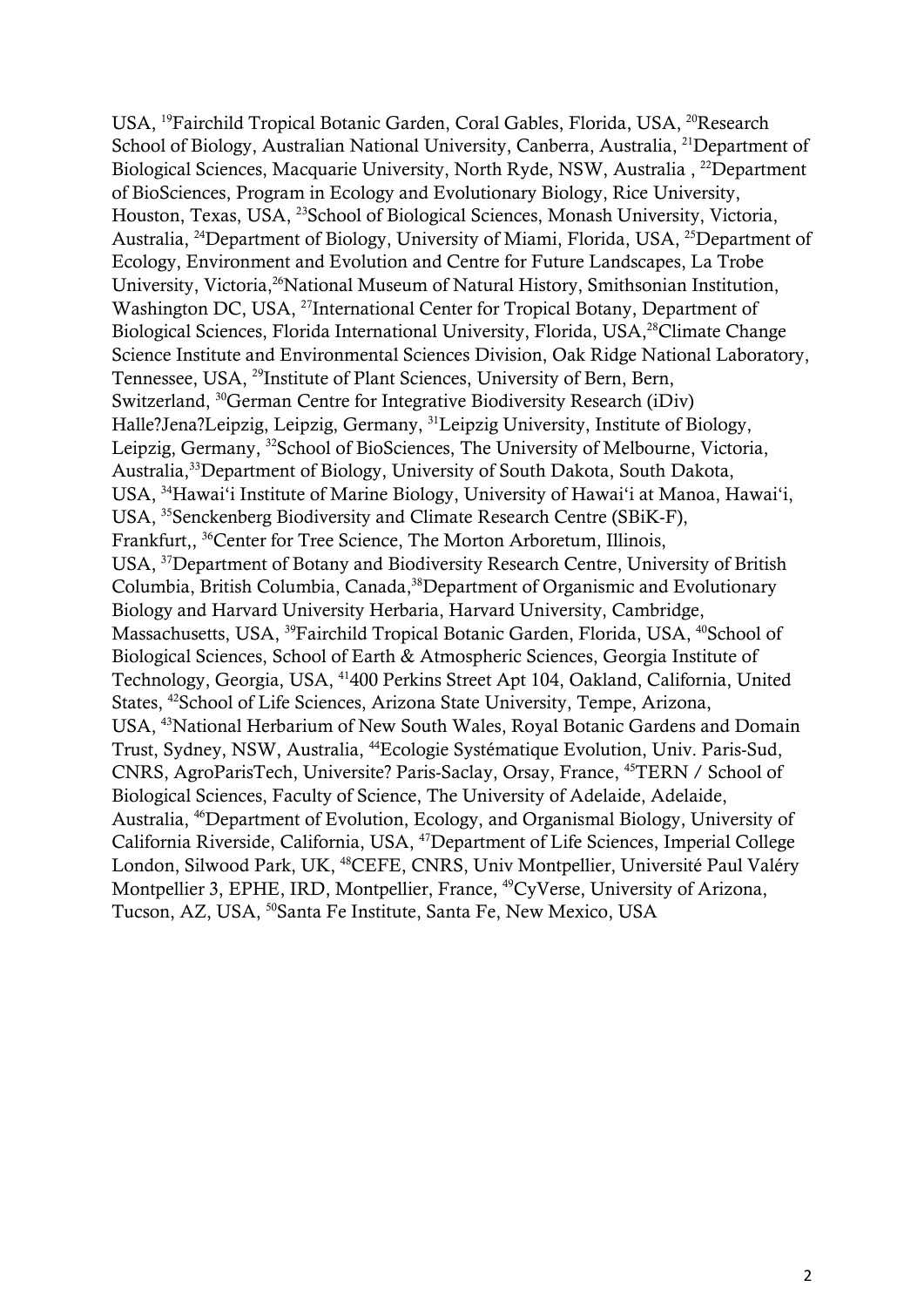#### ABSTRACT

Synthesising trait observations and knowledge across the Tree of Life remains a grand challenge for biodiversity science. Despite the well-recognised importance of traits for addressing ecological and evolutionary questions, trait-based approaches still struggle with several basic data requirements to deliver openly accessible, reproducible, and transparent science. Here, we introduce the Open Traits Network  $(OTN) - a$ decentralised alliance of international researchers and institutions focused on collaborative integration and standardisation of the exponentially increasing availability of trait data across all organisms. The OTN embraces the use of Open Science principles in trait research, particularly open data, open source, and open methodology protocols and workflows, to accelerate the synthesis of trait data across the Tree of Life. Increased efforts at all levels – from individual scientists, research networks, scientific societies, funding agencies, to publishers – are necessary to fully exploit the opportunities offered by Open Science in trait research. Democratising access to data, tools and resources will facilitate rapid advances in the biological sciences and our ability to address pressing environmental and societal demands.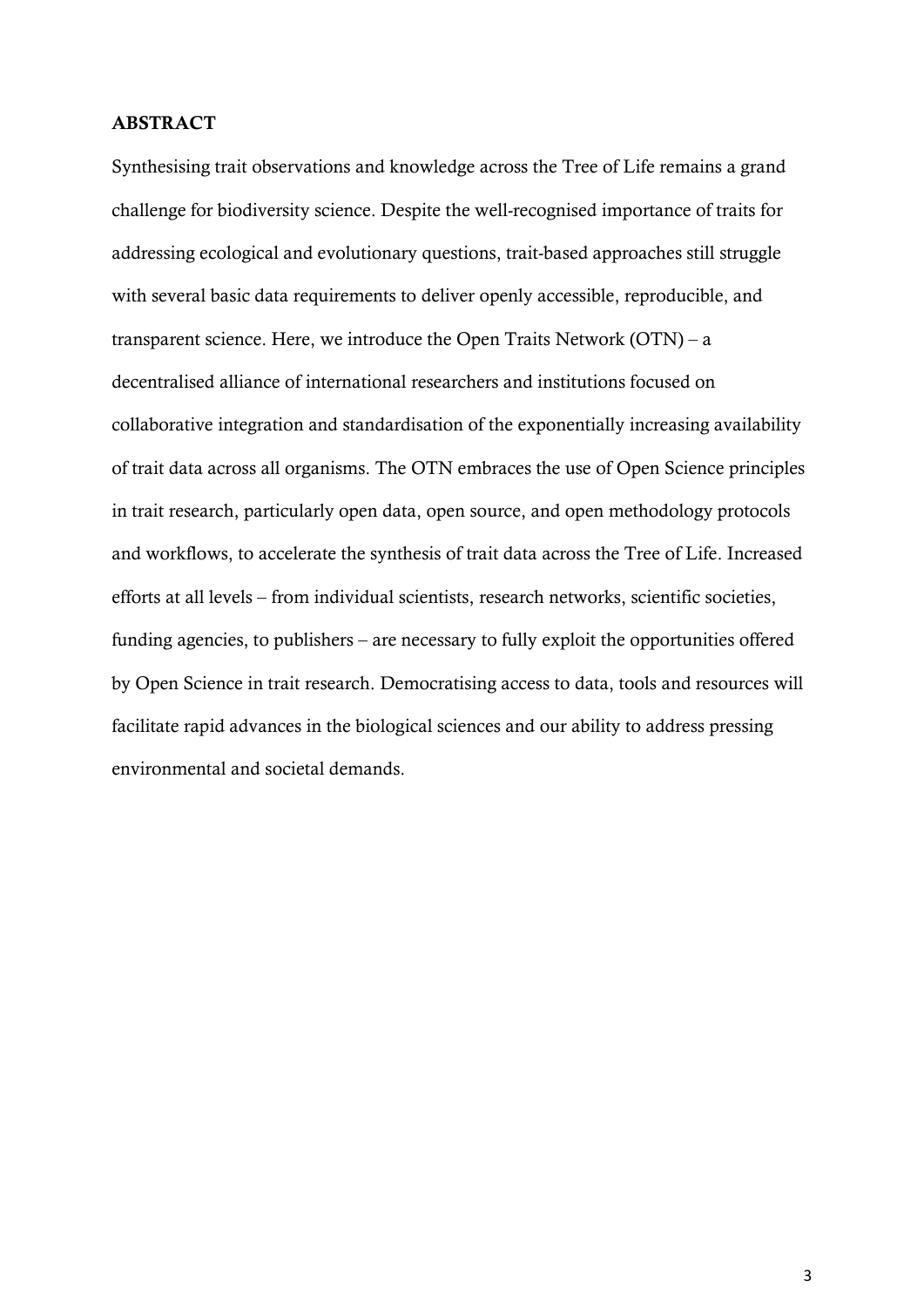#### INTRODUCTION

Traits, broadly speaking, are attributes or characteristics of organisms. Traits related to function – such as leaf size, body mass, or growth form – are often used to understand how organisms interact with the environment and with other species via key vital rates such as survival, development, and reproduction<sup>1-6</sup>. Trait-based approaches have long been used in systematics and macroevolution to delineate taxa and reconstruct ancestral morphology and function<sup>7-9</sup> and to link candidate genes to phentoypes<sup>10-12</sup>. The broad appeal of the trait concept is its ability to facilitate quantitative comparisons of biological form and function and to mechanistically link organismal responses to abiotic and biotic factors using measurements that are, in principle, relatively easy to capture across large numbers of individuals. For example, appropriately chosen and defined traits can help identify different lineages that share similar life-history strategies for a given environmental regime<sup>13,14</sup>. Thus, documenting and understanding the diversity and composition of traits in ecosystems directly contributes to our understanding of organismal and ecosystem processes, functionality, productivity, and resilience in the face of environmental change<sup>15-20</sup>.

Functional traits are important indicators for the socio-economic value of ecosystems and their services. They are increasingly used to model food and energy security, and to inform conservation decision-making $2^{1-25}$ . Traits are also key to improving modelling of earth systems and their responses to climate change by linking energy and resource fluxes between organisms and the environment<sup>26,27</sup>. In short, trait data can help bridge disciplines within biology, and link biology to the physical sciences and human systems.

In recent decades there has been an acceleration in the collection, compilation, and availability of trait data for a variety of organisms. Substantial trait databases now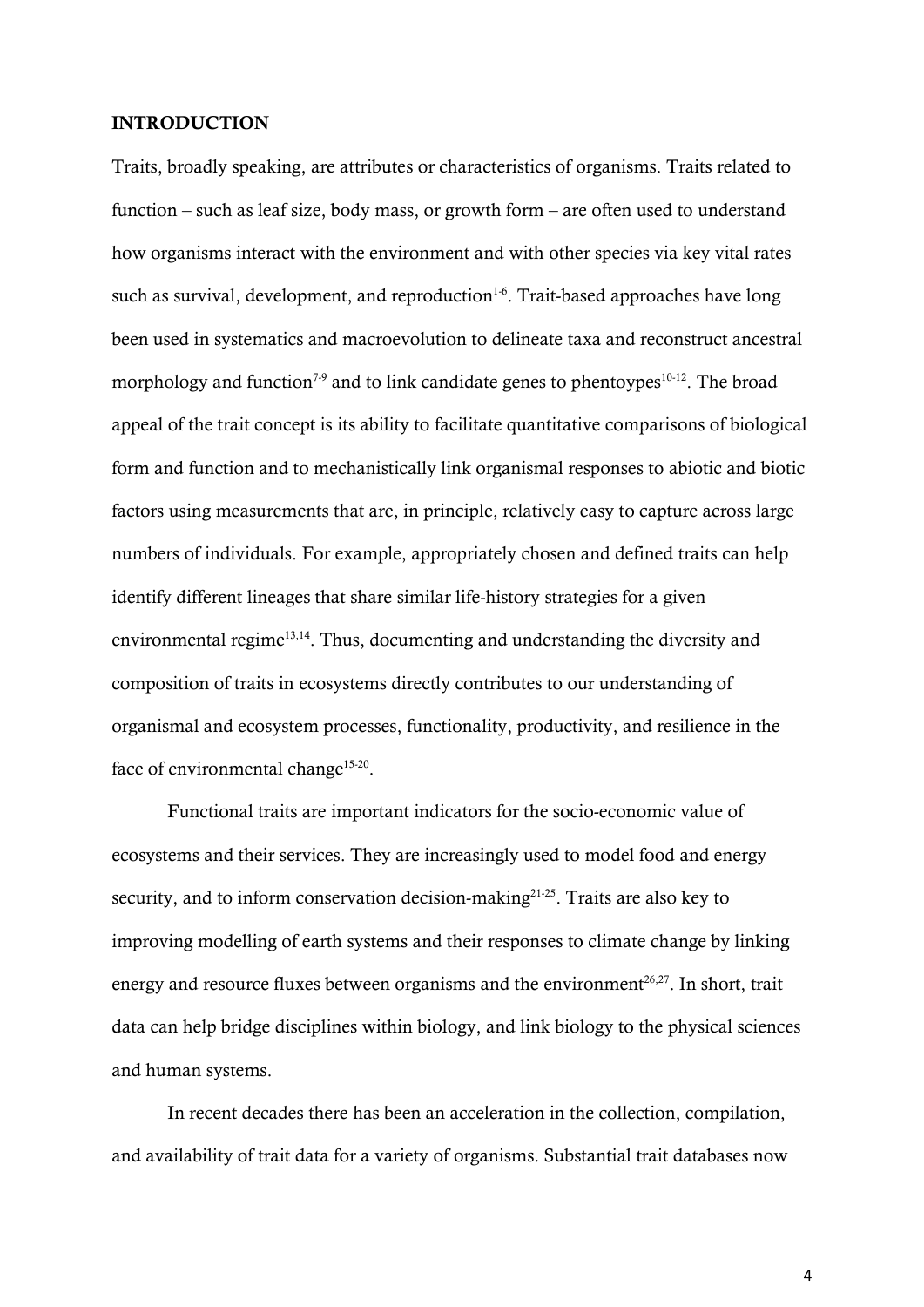exist for plants<sup>28.31</sup>, reptiles<sup>32,33</sup>, invertebrates<sup>31,34.37</sup>, fish<sup>38,39</sup>, corals<sup>40</sup>, birds<sup>31,41,42</sup>, amphibians<sup>43</sup>, mammals<sup>31,42,44,45</sup>, and fungi<sup>31</sup> (see also

[https://github.com/traitecoevo/fungaltraits\)](https://github.com/traitecoevo/fungaltraits) and parallel efforts are no doubt underway for other taxa. Though considerable effort has been made to quantify traits for some key groups (*e.g*., Fig. 1), substantial work remains. In order to advance knowledge by developing and testing theory in biodiversity science much greater effort is needed to combine and integrate data<sup>46</sup>. There are two central questions that together define the scope and nature of the challenge to trait science. First, how can we most effectively advance the synthesis of trait data within and across disciplines to address questions of global significance (Box 1)? Second, how can we best deliver accurate and understandable biodiversity knowledge to non-academic audiences who should have equitable access to quality data on the traits of Earths' species?



Figure 1. Mammal, bird, and plant phylogenies coloured according to the number of traits for which we have data for each species and lineage. Trait data were downloaded from 33,42,47, the number of traits present across these datasets for each species counted, and then mapped onto single phylogenies from the posteriors of 45,48, and a random subset of plant species within a single phylogeny from<sup>49</sup>. Terminal branches (representing species) and ancestral lineages (using ancestral state reconstruction<sup>50</sup>) were then coloured according to the number of (reconstructed) traits. Note that this is an exploratory analysis, conducted purely to show the variation across taxonomic groups in the amount of available trait data.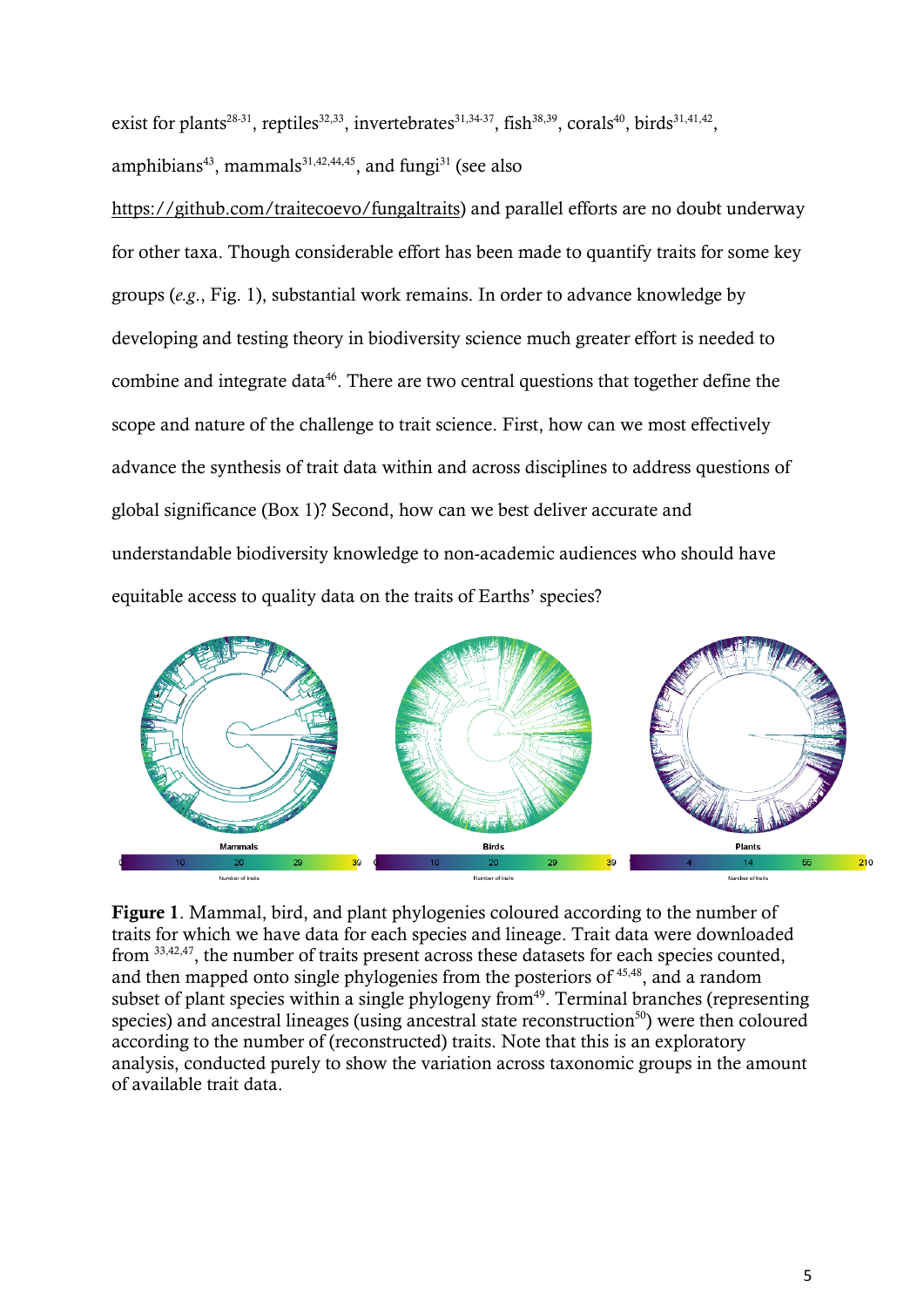## Using Open Science principles to accelerate trait-based science

This is an exciting time to advocate for greater coordination and transparency in traitbased research. Indeed, across the sciences, Open Science principles are rapidly emerging and being adopted. Open Science principles (Fig. 2) outline a movement towards making all aspects of the scientific process transparent and accessible to a wide audience<sup>51,52</sup>.



Figure 2. The six core principles of Open Science which guide the Open Traits Network.

In this context, knowledge is considered open if anyone can freely access, use, modify, and share it – subject, at most, to measures that preserve provenance and openness [\(http://opendefinition.org/\)](http://opendefinition.org/). Several pronouncements about Open Science principles have already been made, including the Berlin [\(https://openaccess.mpg.de/Berlin-](https://openaccess.mpg.de/Berlin-Declaration)[Declaration\)](https://openaccess.mpg.de/Berlin-Declaration), Bouchout [\(http://www.bouchoutdeclaration.org/declaration/\)](http://www.bouchoutdeclaration.org/declaration/) and Denton Declarations [\(https://openaccess.unt.edu/denton-declaration\)](https://openaccess.unt.edu/denton-declaration) on open access to science data. Other initiatives champion some open practices such as the Bari Manifesto on interoperability<sup>53</sup> and the FORCE 11 network, which developed the 'Joint' Declaration of Data Citation Principles'

[\(https://www.force11.org/datacitationprinciples\)](https://www.force11.org/datacitationprinciples) and 'FAIR' principles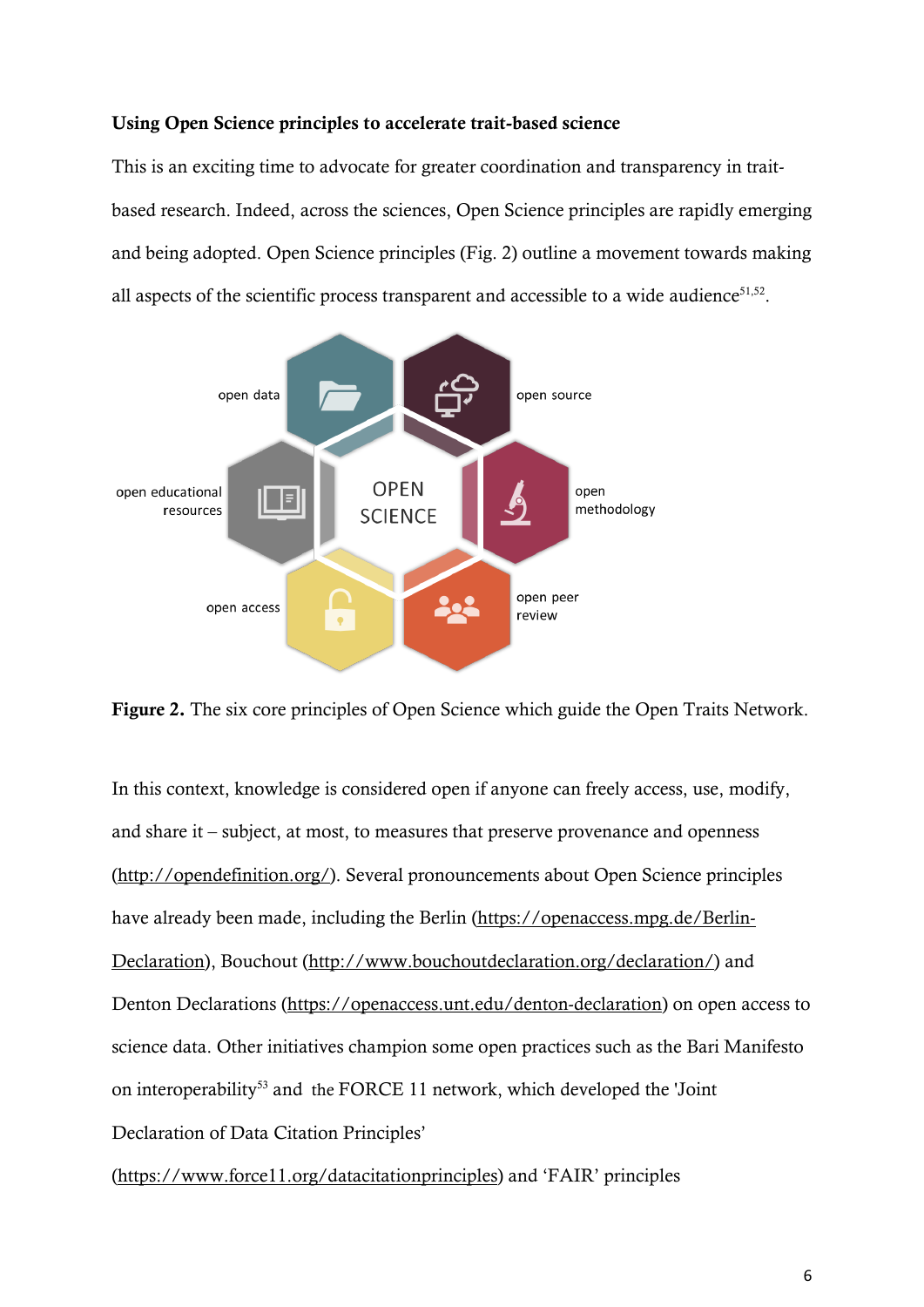[\(https://www.force11.org/group/fairgroup/fairprinciples\)](https://www.force11.org/group/fairgroup/fairprinciples). The FAIR principles address several of the major challenges facing trait-based research, namely making data Findable, Accessible, Interoperable, and Reusable.

While the adoption of Open Science Principles has the potential to rapidly advance global trait synthesis by democratising access to data, tools, and resources, numerous hurdles remain. Trait-based science continues to struggle with realising these principles because of several issues including: 1) a lack of readily available, machineaccessible primary data released under a clear license arrangement; 2) the need for standardised protocols, handbooks or metadata formats for data collection, documentation and management, but see<sup> $54-56$ </sup>; and 3) the complexity of integrating existing legacy data from disparate sources (*e.g*., specimens, published literature, citizen science initiatives<sup>57,58</sup>, large scale digitisation efforts (e.g., Biodiversity Heritage Library) which will have systematic differences in the error rates, validation, context, reproducibility, and objectivity relative to field-collected trait observations.

For many researchers and institutions, Open Science principles are increasingly becoming part of their everyday approach to trait research. Connecting those wishing to transition to an Open Science model – whether individuals, research groups, or institutions – to those already actively adopting these principles will facilitate transfer of skills and knowledge. These connections could be made via model examples, standards, and networks. Trait science has clear potential to rapidly increase its taxonomic, phylogenetic, and spatial scope, by stronger advocacy of Open Science and greater connection between researchers, institutions, publishers, and funding bodies.

#### Introducing the Open Traits Network

The Open Traits Network (OTN) is a decentralised network accessible to any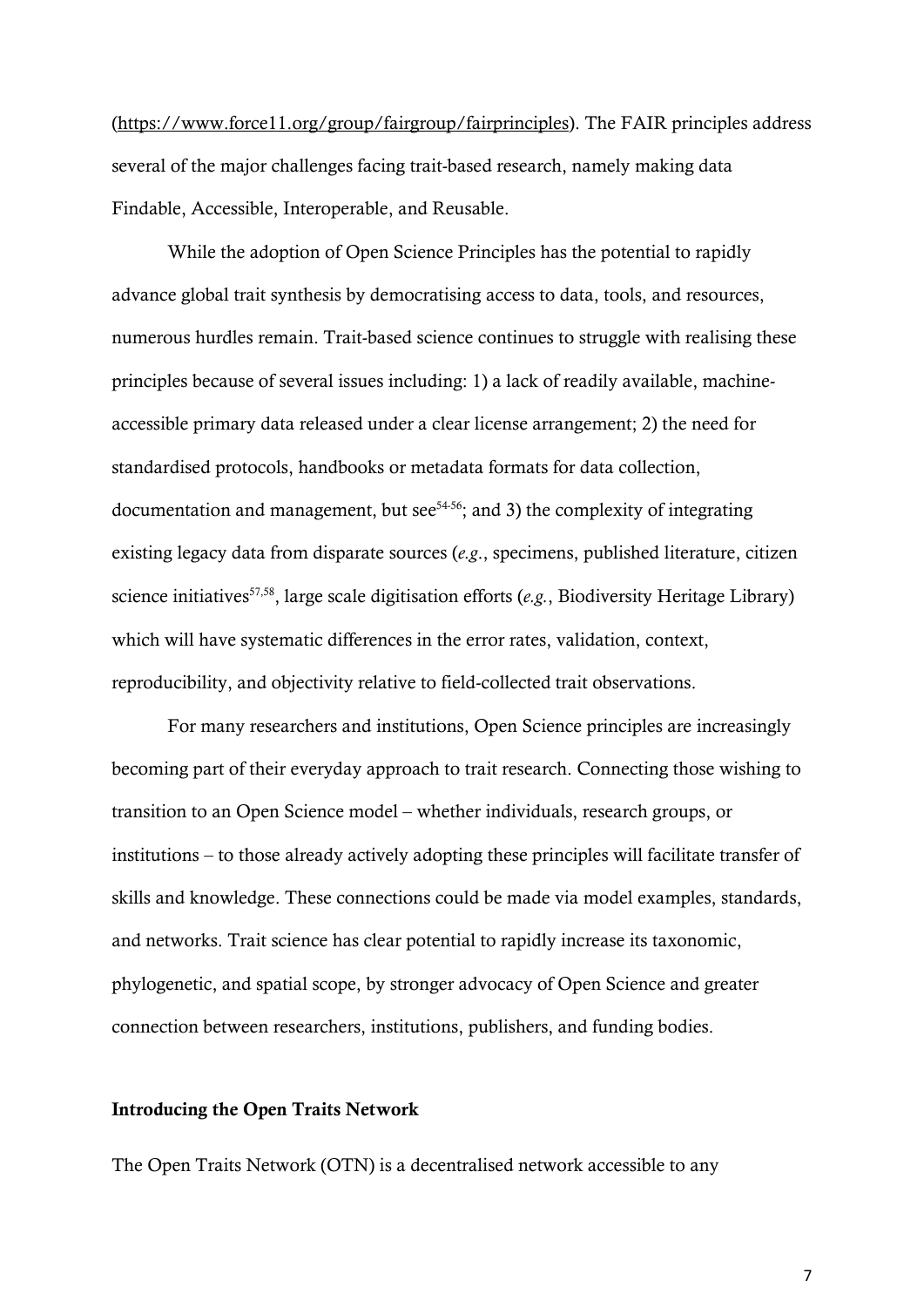international researcher, institution, or research infrastructure provider focused on collaboration and standardization in the collection of trait data based on Open Science principles (Fig. 2). The primary goal of the OTN is to increase cross-community exchange of ideas, tools, resources, and data.

Network diagrams can represent the way researchers interact when building interlinked trait sources and databases; they show how individual nodes (researchers, groups, institutions) are connected (Fig. 3).



Figure 3. Architectures of three alternative networks in which research groups (nodes) interact in collecting and organising trait data. Black nodes are individuals, groups or institutions pursuing trait projects. Light green nodes are those synthesising data and protocols, where node size is proportional to available resources. Dark green nodes are synthesising nodes, which benefit from the flow of standardised trait data and knowledge. (A) Groups are disconnected and decentralised, risking duplication of effort (often the status quo); (B) Groups are inflexibly linked to a centralised repository, potentially limiting innovation; (C) The Open Traits Network, which is represented by orange connecting lines. Nodes are linked together within biological domains (*e.g.,* plants, corals) and/or disciplines (*e.g.,* systematics, palaeobiology), allowing for more efficient and specialised decisions about trait collection. However, data synthesis across domains or disciplines is then facilitated by joining nodes based on common workflows and data sharing protocols which adhere to the guiding principles of the Open Traits Network. Central synthesising nodes may be, for example, the Smithsonian Encyclopedia of Life [https://eol.org/.](https://eol.org/)

In many instances, groups building smaller-scale databases do so in isolation, using their own tools and workflows tailored to their research question (Fig. 3A). These decentralised researchers are often best placed to determine which traits are most useful in their study system and how they should be compiled. However, there is little formal support or interaction across this style of network, so researchers often collect redundant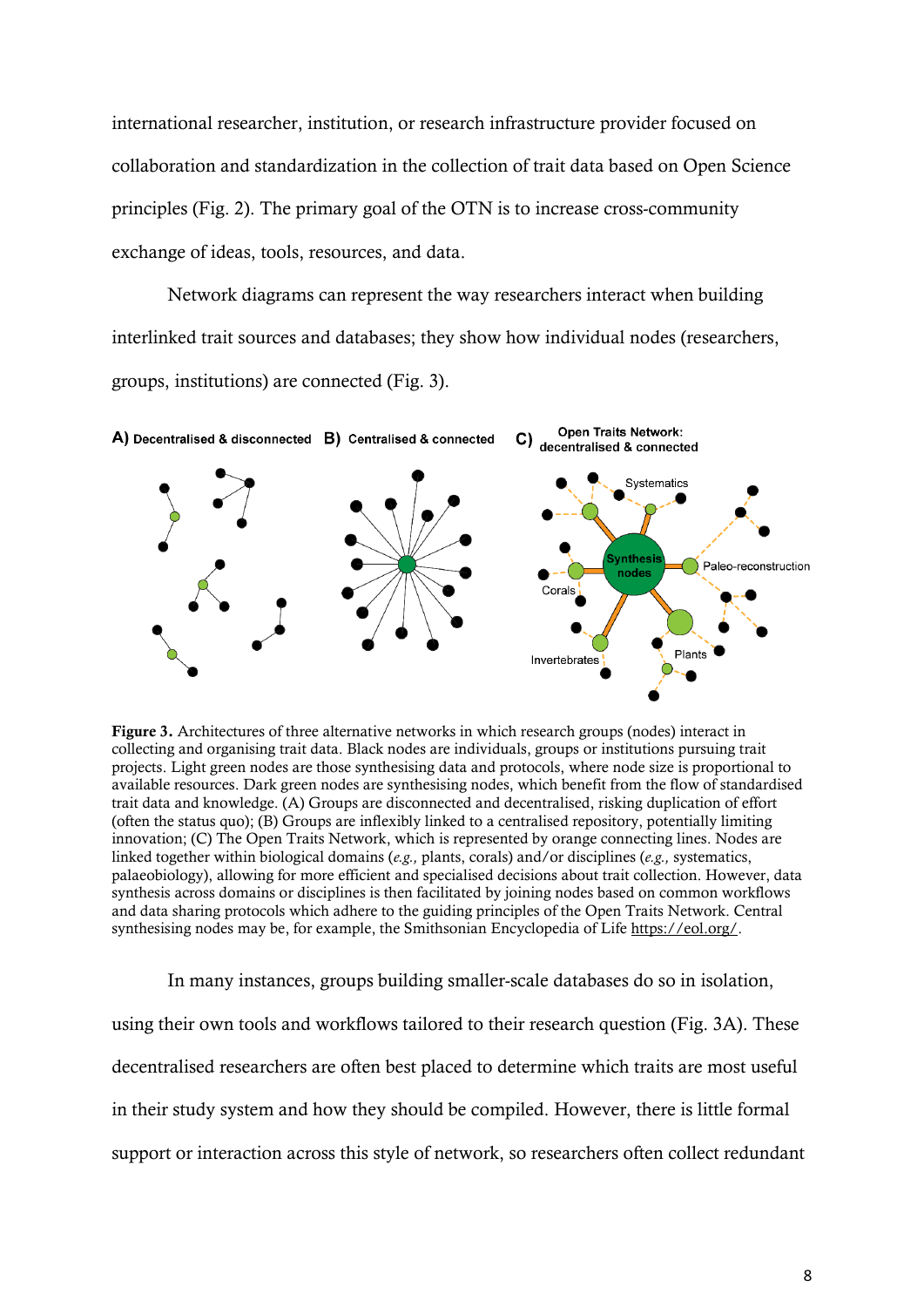data, use different data structures, and may develop similar tools for data collection, cleaning, and integration in isolation, which can lead to duplication of effort. There are many small, isolated, and heterogeneous data sources of this sort, increasing the disconnect between pools of trait data<sup>59</sup>.

For some organisms, centralised hubs already exist which aggregate and standardise trait data from across disparate sources (*e.g.*, 29,40,60-63) (Fig. 3B). These trait repository hubs have increasingly become the main access point for trait data, but they remain mostly isolated from each other, limiting the sharing of expertise. Other largescale informatic challenges have also followed the centralised and connected network model (*e.g.,* the Global Biodiversity Information Facility [https://www.gbif.org/;](https://www.gbif.org/) GenBank [https://www.ncbi.nlm.nih.gov/genbank/\)](https://www.ncbi.nlm.nih.gov/genbank/) and mandate strict data exchange protocols to facilitate synthesis. Standardized, controlled vocabularies – such as Darwin Core and Humboldt Core – have been essential to the explosive growth of biodiversity data because they facilitate free exchange of information using common data formats46,58,64. Further, ontologies necessary to represent traits have been developed (*e.g.,* Uberon – the multispecies anatomy ontology for animals<sup>65</sup>,  $TOP$  – the Thesaurus of Plant characteristics<sup>66</sup>) that enable the integration with genetic and environmental data through corresponding ontologies (*e.g.*, Gene Ontology<sup>67</sup>; Environmental Ontology<sup>68</sup>). Although the centralised and connected model (Fig. 3B) has clear advantages, it can lack the flexibility to dynamically connect trait data where ontologies and exchange formats do not exist. The result is that established trait networks will remain isolated and disconnected.

The OTN (represented by the orange connections in Fig. 3C) maintains the key advantages of a decentralised network (*e.g.,* taxon/discipline specific decision-making) while enhancing the level of connectivity among groups, allowing for easier aggregation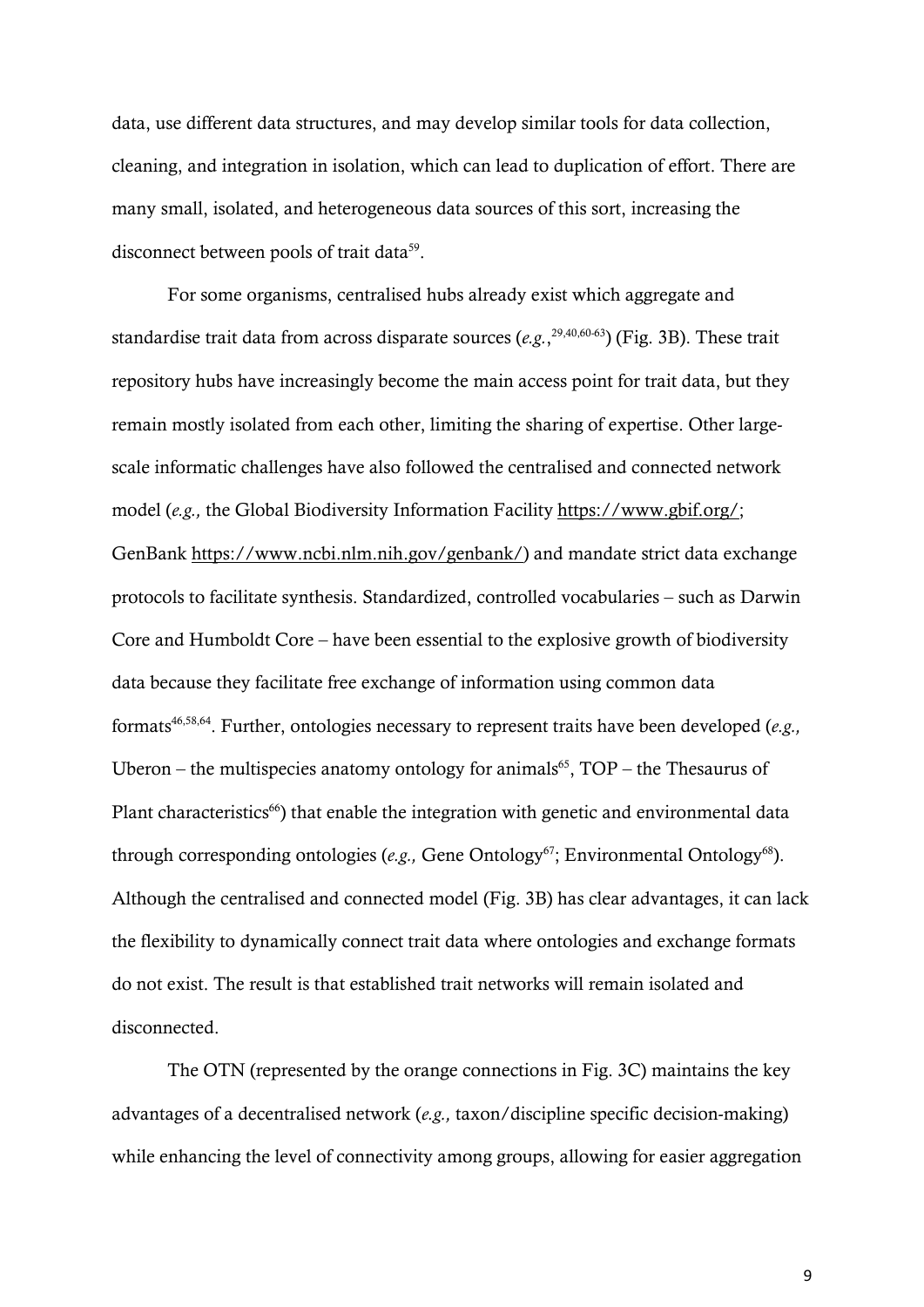and sharing of expertise, tools, and data. These network characteristics may also buffer against node loss (*e.g.,* due to lack of funding). Decentralised and connected networks are also known to be characterised by socially-mediated improvements in learning $69$ . The OTN is, in part, about capitalising on existing robust connections within disciplines to more efficiently disseminate granular knowledge about traits.

## Principles of the Open Traits Network

The OTN can strengthen and bridge between current initiatives in trait science and encourage efficient new enterprises by serving as a platform for sharing principles, methods, tools, examples, and approaches to support the wider traits community in developing its scientific practice. The OTN is based on core principles of Open Science (Fig. 2), namely:

- 1. Openly sharing data, methods, protocols, code, and workflows;
- 2. Appropriate citation of original data collectors, providing scholarly credit;
- 3. Provision of appropriate metadata together with trait observations;
- 4. Collection of trait data following reproducible, standardised methods and protocols (when available) or commitment to their development;
- 5. Providing training resources in trait collection and database construction using Open Science principles.

Below, we highlight key activities for the OTN designed to empower researchers to gather and make better use of trait data.

#### Key activities for the Open Traits Network

## *Activity 1: Maintaining a global registry of trait-based initiatives*

The OTN maintains a global registry of trait-based initiatives [\(https://protect-](https://protect-au.mimecast.com/s/Fu2DCyoj8PuyX879TZG_y5?domain=docs.google.com)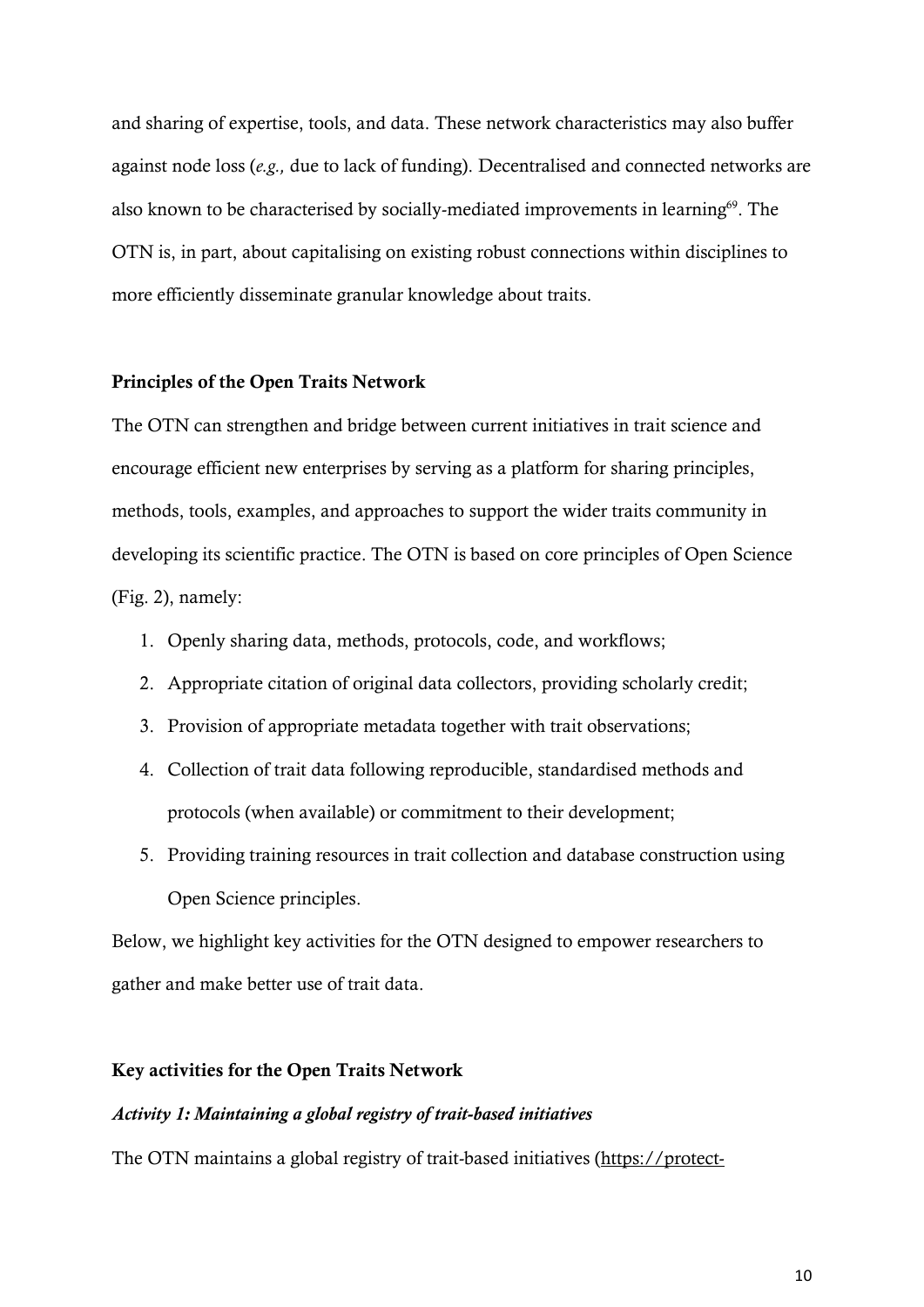[au.mimecast.com/s/Fu2DCyoj8PuyX879TZG\\_y5?domain=docs.google.com;](https://protect-au.mimecast.com/s/Fu2DCyoj8PuyX879TZG_y5?domain=docs.google.com) Table 1) to help (i) connect the research community, (ii) identify data and knowledge gaps, (iii) prioritise trait collection, and (iv) allow researchers to avoid inadvertent duplication of efforts when collating trait data. The heterogeneous ways in which trait data have been collected to date have resulted in a patchy and unrepresentative trait landscape across trait types, taxa, regions, and times of the year<sup>70</sup>. These gaps impede synthetic analyses across taxa, space, and ontogeny.

The OTN Registry contains information on existing datasets so that gaps can be easily identified, and ultimately filled, through collective effort. Core information for the registry includes trait name, geographic extent, taxonomic coverage, and temporal period (Table 1), and existing knowledge from Ecological Metadata Language [\(http://rd-alliance.github.io/metadata-directory/standards/eml-ecological-metadata](http://rd-alliance.github.io/metadata-directory/standards/eml-ecological-metadata-language.html)[language.html\)](http://rd-alliance.github.io/metadata-directory/standards/eml-ecological-metadata-language.html) and Darwin Core is adopted. Critically, the OTN Registry provides the opportunity for contributors to identify where code to process and manipulate their raw data is located (see *Activity 2* below). The OTN Registry will also link to the ontology resource OBO Foundry [\(http://www.obofoundry.org\)](http://www.obofoundry.org/). Thus, the OTN registry maps to several Open Science principles (Fig. 2; *e.g*., Open Source, Open Data, Open Access) and is designed, from the ground up, to support resolving the issue of data integration.

#### *Activity 2: Sharing reproducible workflows and tools for aggregating trait data*

The OTN leverages collaborative software development via platforms like GitHub [\(https://github.com/\)](https://github.com/) to create a toolbox of modular open source software for access and harmonisation and re-use of trait data, with seamless piping of data from one tool to the next. OTN contributors have already developed several open source tools. For instance, the *traitdataform* package assists R users to format their data and harmonise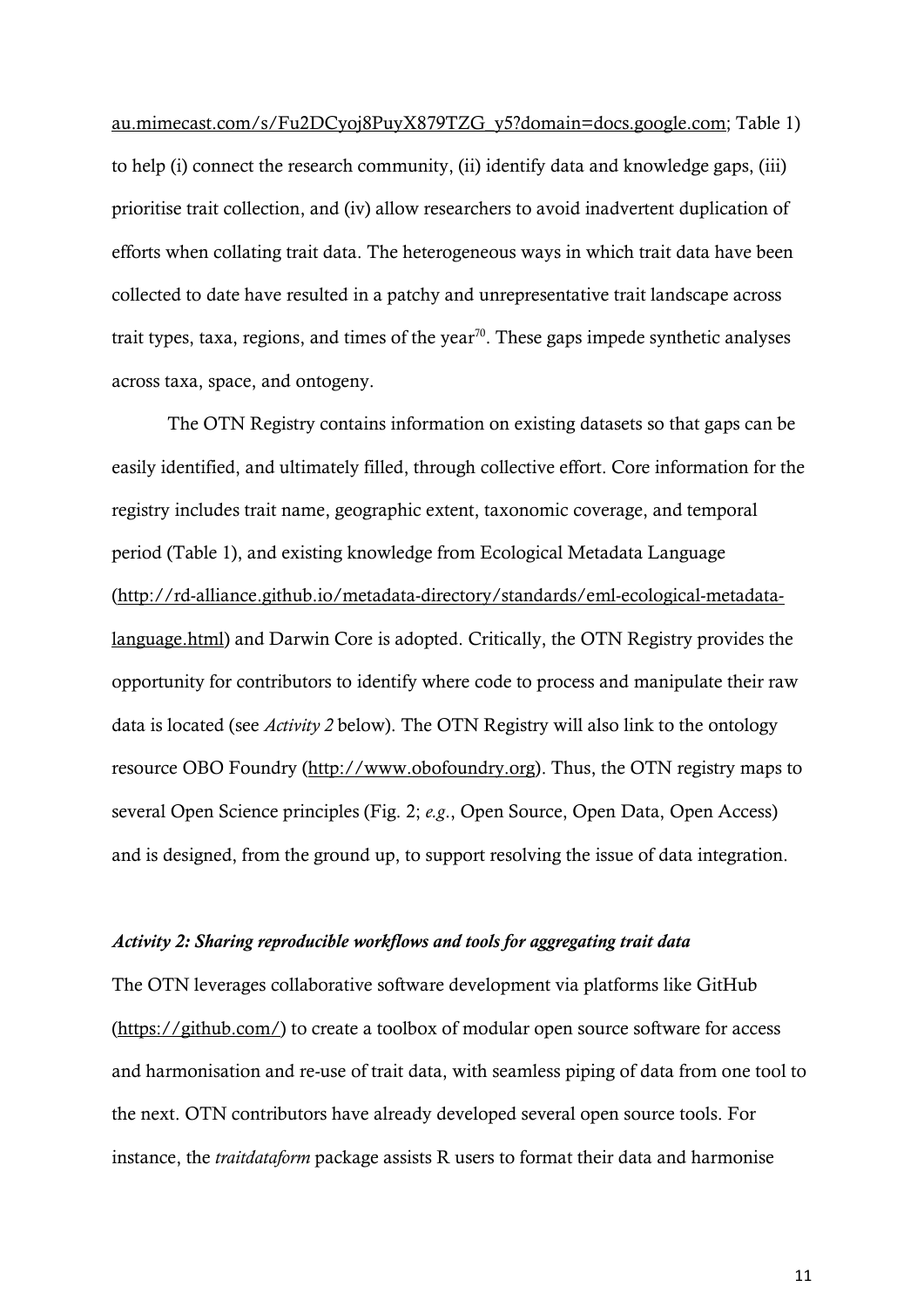units [\(http://ecologicaltraitdata.github.io/traitdataform\)](http://ecologicaltraitdata.github.io/traitdataform); the code for the Coral Traits database40 [\(https://github.com/jmadin/traits\)](https://github.com/jmadin/traits) could be easily modified to guide the creation of databases on other organisms; and the FENNEC project provides a tool for accessing and viewing community trait data as a self-hosted website service<sup> $71$ </sup> ([https://github.com/molbiodiv/fennec\)](https://github.com/molbiodiv/fennec). The OTN acts as a connector for interactions between developers and the broader community seeking to synthesise trait data, facilitating the training of scientists in all aspects of reproducible data management.

## *Activity 3: Advocating for a free flow of data and appropriate recognition of efforts*

A goal of the OTN is to improve how researchers receive credit, via citations, for the effort they have made to collect or synthesise primary data on species traits. Without effective reward or motivation for collecting new trait observations or liberating legacy data (*e.g.*, observations from field guides, specimens, publications without data supplements) a broad trait synthesis across the Tree of Life will remain unattainable. Currently, however, motivation for collecting and sharing new primary data is not strong.

The OTN can strengthen the attribution of credit to data providers via two paths. Firstly, by encouraging citation back to primary source via CC-BY licensing. There is an important distinction between sharing data within a network and making data publicly available under an open license. Clear license arrangements increase visibility and promote fair attribution/citation (*e.g.*, using creative commons licenses such as CC-BY or CC0). CC-BY requires attribution (*i.e.,* citation) to the original creator, whereas CC0 doesn't legally require users of the data to cite the source, but it does not affect the ethical norms for attribution in scientific and research communities [\(https://creativecommons.org/share-your-work/public-domain/cc0/\)](https://creativecommons.org/share-your-work/public-domain/cc0/). However,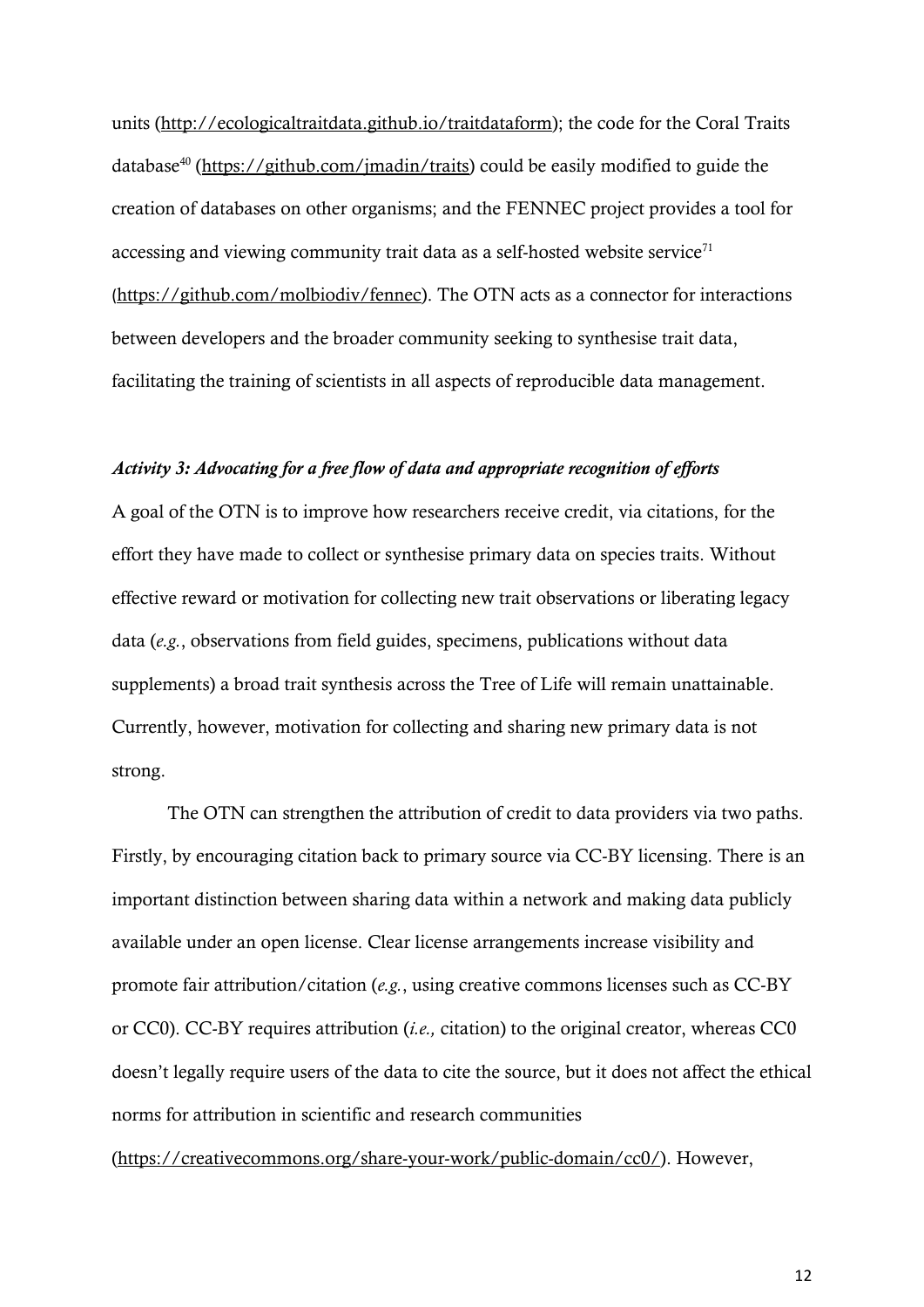identifying where credit for prior work should be directed for legacy data is complicated, particularly where data involve a chain of expertise (*e.g.*, when trait data are extracted from taxonomic treatments which involve specimen collectors, digitisers, taxonomists, and curators).

Secondly, the OTN Trait Registry (*Activity 1*) can be used to identify high-value data gaps, helping would-be collectors of primary data on traits to have studies preregistered via the Centre for Open Science [\(https://cos.io/prereg/\)](https://cos.io/prereg/). Already as of March 2019, 168 journals are willing to give in-principle acceptance before field or experimental work is conducted but following pre-review of the study design. Approximately ten of these participating journals regularly feature papers on trait-based science, including *BMC Ecology* and *Ecology and Evolution.*

#### *Activity 4: Advocating a common metadata standard across nodes*

Given the highly contextual nature of trait data, metadata are as important as the measurements themselves. The OTN provides a platform for the development of metadata standards, controlled vocabularies, and a suite of trait ontologies which can be recorded in the OTN Registry (*Activity 1*). Several initiatives have developed metadata standards (*e.g.*, Darwin Core<sup>64</sup>; Humboldt Core<sup>58</sup>; Ecological Metadata Language<sup>72</sup>). However, these metadata standards are yet to be commonly applied in trait-based data publications and syntheses. Using referencing terms from anatomy or phenotype ontologies (*e.g.*, the Plant Ontology<sup>73</sup>; the Vertebrate Trait Ontology<sup>74</sup>) relates traits semantically to publicly-defined terms and allows data thus annotated to be processed computationally75-77. Over time, the further development and implementation of metadata standards in the OTN will help to avoid downstream issues in data re-use and synthesis.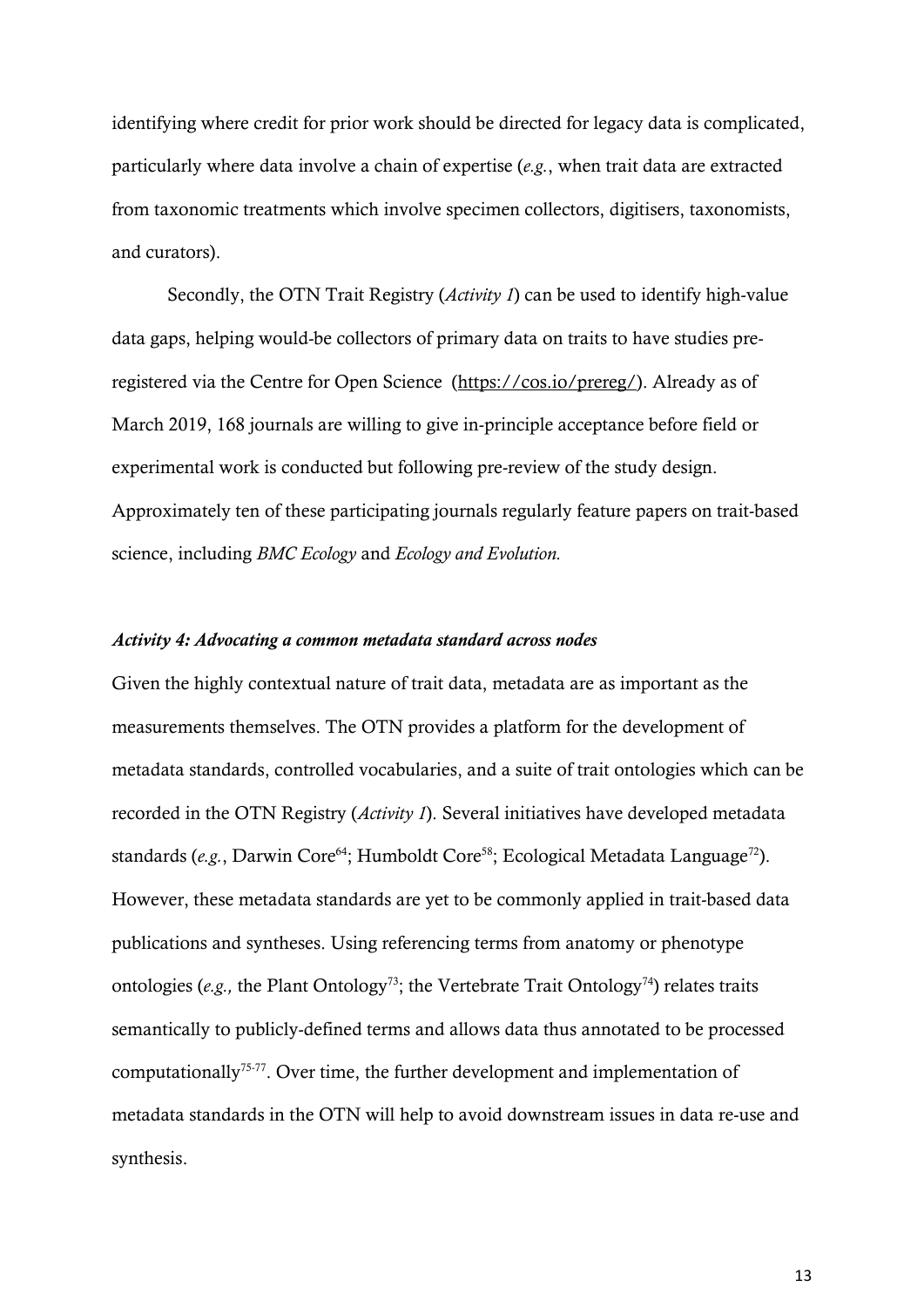## 1 Table 1. Structure of the OTN global registry of trait-based initiatives

| Field name      | Definition                                                                                                                                                                                                                                   | Format/Values                                                      | Condition                                |
|-----------------|----------------------------------------------------------------------------------------------------------------------------------------------------------------------------------------------------------------------------------------------|--------------------------------------------------------------------|------------------------------------------|
| datasetID       | A unique identifier for each dataset                                                                                                                                                                                                         | Integer                                                            | Required<br>(automatically<br>generated) |
| datasetDOI_URL  | Location of the dataset or database on the<br>internet, e.g. the database website or the address<br>of the dataset on a file hosting service                                                                                                 | Character                                                          | Required                                 |
| contactName     | Corresponding author or maintainer for the<br>dataset or database (name)                                                                                                                                                                     | Characters separated by vertical bar space<br>(if multiple names)  | Required                                 |
| contactEmail    | Corresponding author or maintainer for the<br>dataset or database (email address)                                                                                                                                                            | Characters by vertical bar space   (if<br>multiple names)          | Recommended                              |
| License         | A legal document giving official permission to do<br>something with the resource<br>(http://purl.org/dc/terms/license); see<br>https://creativecommons.org/licenses/                                                                         | Character                                                          | Required                                 |
| traitList       | List of traits. Names should correspond to<br>existing controlled vocabulary (when applicable)                                                                                                                                               | Characters separated by vertical bar space<br>(if multiple traits) | Recommended                              |
| higherGeography | A list (concatenated and separated) of geographic<br>names less specific than the information captured<br>in the locality term. (from:<br>http://rs.tdwg.org/dwc/terms/higherGeography)                                                      | Characters separated by vertical bar space<br>(if multiple traits) | Recommended                              |
| decimalLatitude | The geographic latitude (in decimal degrees, using<br>the spatial reference system given in<br>geodeticDatum) of the geographic centre of a<br>Location. Positive values are north of the<br>Equator, negative values are south of it. Legal | Decimal degrees                                                    | Recommended                              |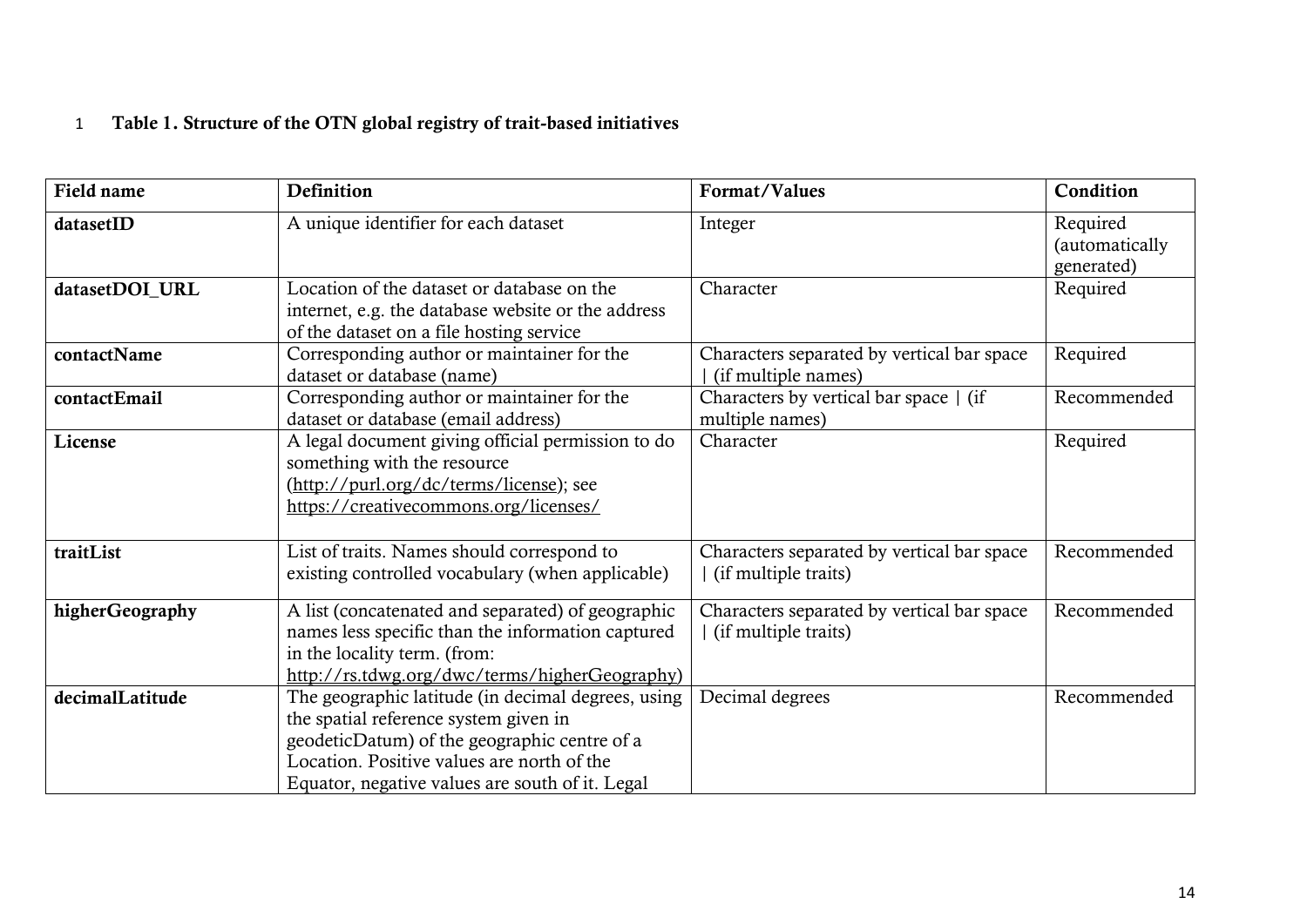|                  | values lie between -90 and 90, inclusive.<br>(http://rs.tdwg.org/dwc/terms/decimalLatitude) |                                            |             |
|------------------|---------------------------------------------------------------------------------------------|--------------------------------------------|-------------|
|                  |                                                                                             |                                            |             |
| decimalLongitude | The geographic longitude (in decimal degrees,                                               | Decimal degrees                            | Recommended |
|                  | using the spatial reference system given in                                                 |                                            |             |
|                  | geodeticDatum) of the geographic center of a                                                |                                            |             |
|                  | Location. Positive values are east of the                                                   |                                            |             |
|                  | Greenwich Meridian, negative values are west of                                             |                                            |             |
|                  | it. Legal values lie between -180 and 180,                                                  |                                            |             |
|                  | inclusive.                                                                                  |                                            |             |
| <b>Taxon</b>     | A group of organisms (sensu                                                                 | Characters separated by vertical bar space | Required    |
|                  | http://purl.obolibrary.org/obo/OBI 0100026)                                                 | (if multiple groups)                       |             |
|                  | considered by taxonomists to form a                                                         |                                            |             |
|                  | homogeneous unit. (see                                                                      |                                            |             |
|                  | http://rs.tdwg.org/dwc/terms/Taxon)                                                         |                                            |             |
| eventDate        | The date-time or interval during which an Event                                             | Use a date that conforms to ISO            | Recommended |
|                  | occurred. For occurrences, this is the date-time                                            | 8601:2004E (see                            |             |
|                  | when the event was recorded. Not suitable for a                                             | http://rs.tdwg.org/dwc/terms/eventDate)    |             |
|                  | time in a geological context. (from                                                         |                                            |             |
|                  | http://rs.tdwg.org/dwc/terms/eventDate)                                                     | Character                                  |             |
| paperDOIcitation | Immutable document object identifier of the<br>dataset or database; or actual citation (if  |                                            | Required    |
|                  | collection of multiple datasets, DOIs or citations                                          |                                            |             |
|                  | must appear in metadata)                                                                    |                                            |             |
| Description      | Description of the dataset or any other useful                                              | Character                                  | Recommended |
|                  | information                                                                                 |                                            |             |
| taxaList         | List of all taxa with some trait information                                                | Characters separated by vertical bar space | Recommended |
|                  |                                                                                             | (if multiple taxa)                         |             |
| usefulClasses    | Any other useful information for improved                                                   | Character                                  | Recommended |
|                  | searching (e.g., life stage, body part, inferred traits                                     |                                            |             |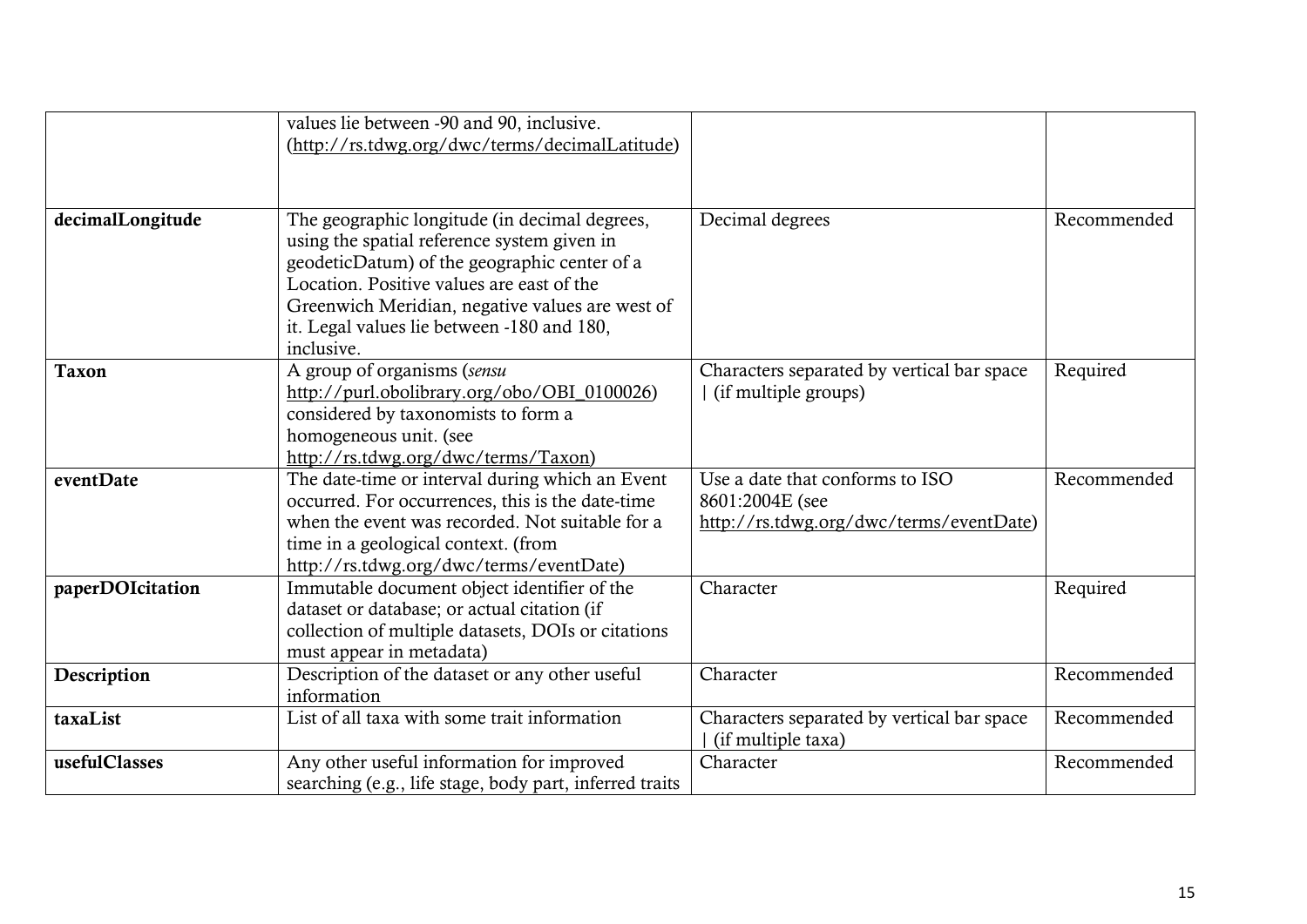|                               | etc.)                                                                                 |                                                    |               |
|-------------------------------|---------------------------------------------------------------------------------------|----------------------------------------------------|---------------|
| dataStandard                  | Automated data consolidation (e.g., Darwin Core<br>or Ecological Trait-Data Standard) | Character                                          | ' Recommended |
| <b>standardizationScripts</b> | Links to scripts for data standardization                                             | Character (using a standard that can be<br>parsed) | Recommended   |

2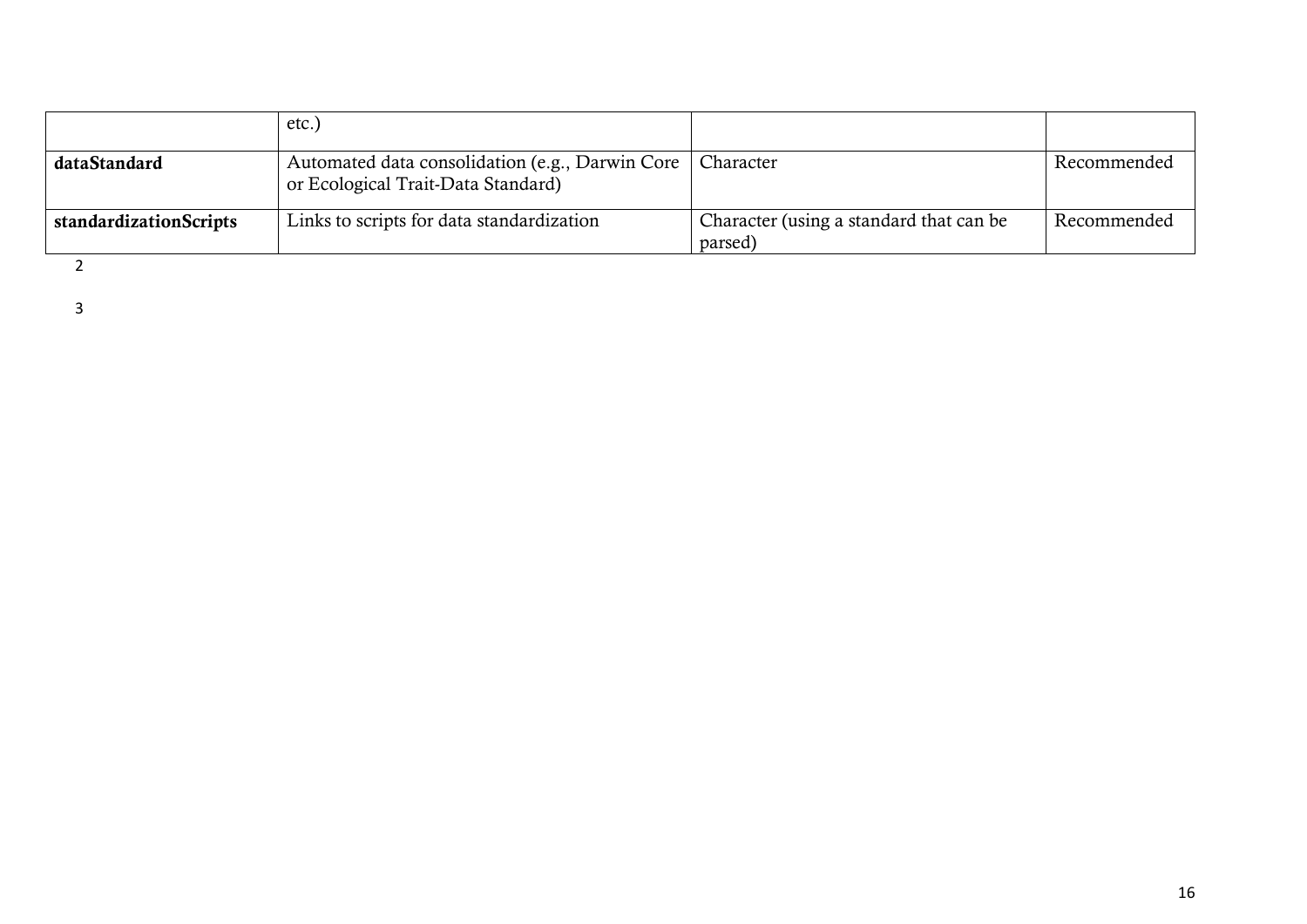- *Activity 5: Facilitating consistent approaches to measuring traits within major groups*
- 

 The OTN will advocate for the development of protocols and handbooks for major clades that standardise approaches to capture traits. Protocols are necessary because downstream activities such as developing metadata standards (*Activity 4*) will be impossible to create if trait measurement protocols do not exist. Some trait-research 10 communities have already adopted standardised lists of terms<sup>66</sup> and trait data collection 11 protocols  $(e.g., plants^{28,56,78-80}, invertebrates^{37,55,81,82}, mammals^{44}, aquatic life^{38,40})$  [https://www.sealifebase.org/home/index.php\)](https://www.sealifebase.org/home/index.php). New protocols and handbooks may not emerge rapidly and should have the flexibility to be open to innovation through a 14 commitment to creating versions and updates as techniques evolve ( $e.g., from<sup>83</sup> to<sup>56</sup>$ , or as in [http://prometheuswiki.org/tiki-custom\\_home.php\)](http://prometheuswiki.org/tiki-custom_home.php). Standardising approaches to trait measurement *a priori* across communities of researchers will reduce ambiguity when aggregating data and improve the quality of resulting datasets. Also, integrating trait standardization and databasing in to taxonomic workflows represents both a considerable challenge and opportunity $\delta$ , but also holds the promise of bridging a long disconnect between structural and functional traits. The presence of a range of biodiversity collections personnel in the OTN, and an open invitation for more to join, has the potential to catalyse the adoption of trait-based thinking into taxonomic practices.

## Concluding remarks

 The creation of an open, trait-based view of global diversity is now possible given the myriad tools and approaches to data mobilisation and aggregation, harmonisation, and processing. These advances in technology are also accompanied by numerous emerging opportunities to work with institutions seeking to deliver biodiversity information to the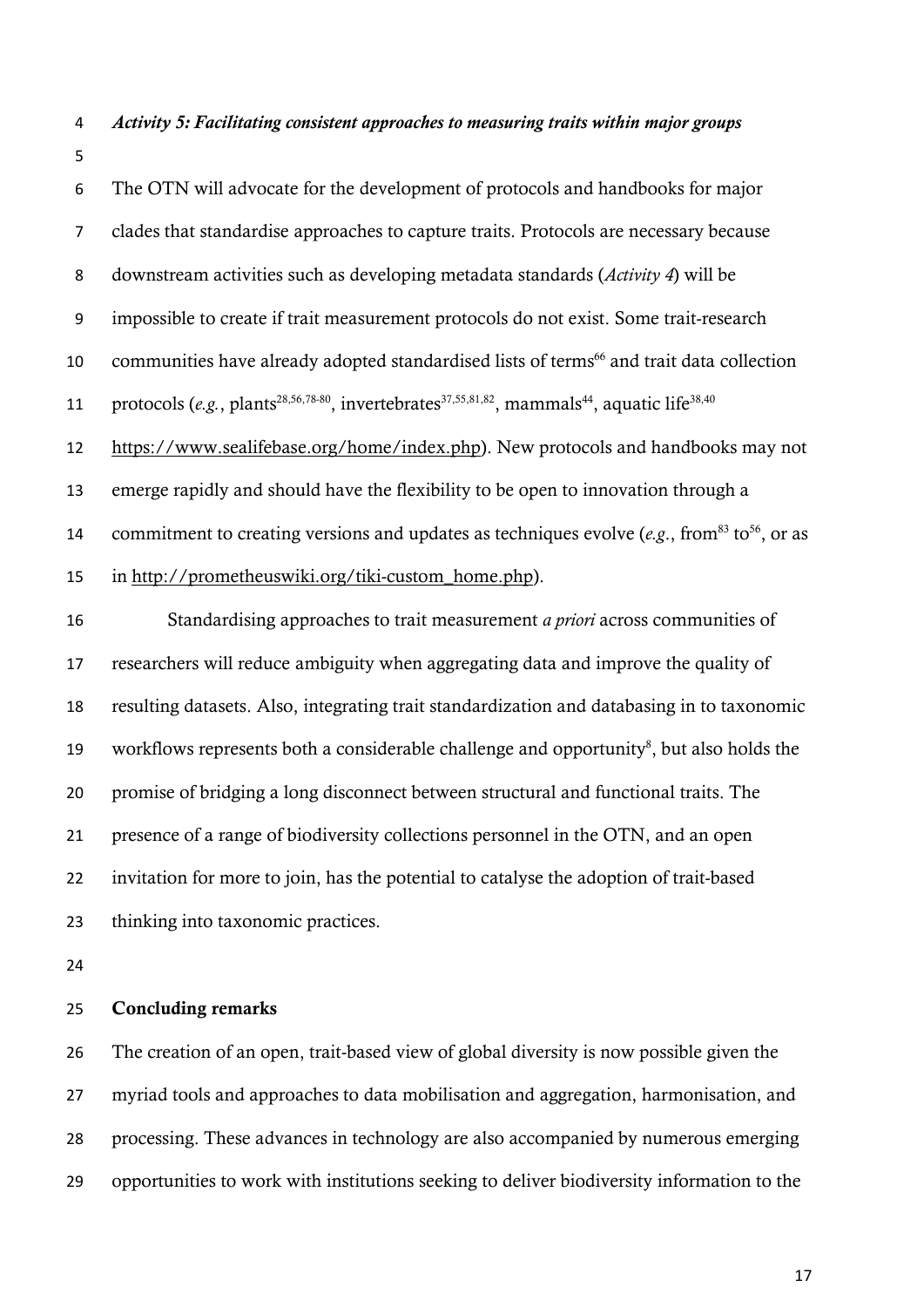30 public, and with citizen scientists<sup>84</sup> keen to gather trait data through platforms like (*e.g.*, Zooniverse [https://www.zooniverse.org/;](https://www.zooniverse.org/) iNaturalist [https://www.inaturalist.org/\)](https://www.inaturalist.org/). The OTN aims at supporting a reciprocal exchange of expertise and outputs between researchers, institutions, and citizen scientists based on Open Science principles to accelerate a cross-taxa, worldwide, trait-based data resource to examine, understand, and predict nature's responses.

#### ACKNOWLEDGEMENTS

 Ideas presented stem from initial discussions at three separate international meetings – the Australian National Climate Change Adaptation Research Facility Roundtable on Species Traits, the iDigBio ALA Traits workshop, and a preliminary Open Traits workshop held at the Ecological Society of America. RVG is supported by an Australian Research Council DECRA Felllowship (DE170100208). DSF is supported by an Australian Research Council Future Felllowship (FT160100113). WDP is supported by NSF ABI-1759965, NSF EF-1802605, and USDA Forest Service agreement 18-CS- 11046000-041. CMI was supported by the Biological and Environmental Research program in the United States Department of Energy's Office of Science. MJ was supported by the German Research Foundation within the framework of the Jena Experiment (FOR 1451) and by the Swiss National Science Foundation. AK received financial support for MJA by the German Research Foundation (DFG KE1743/7-1). STM is supported by SERDP project RC18-1346. CP is supported by the DFG Priority Program 1374.

## DATA AVAILABILITY STATEMENT

There are no original data associated with this manuscript.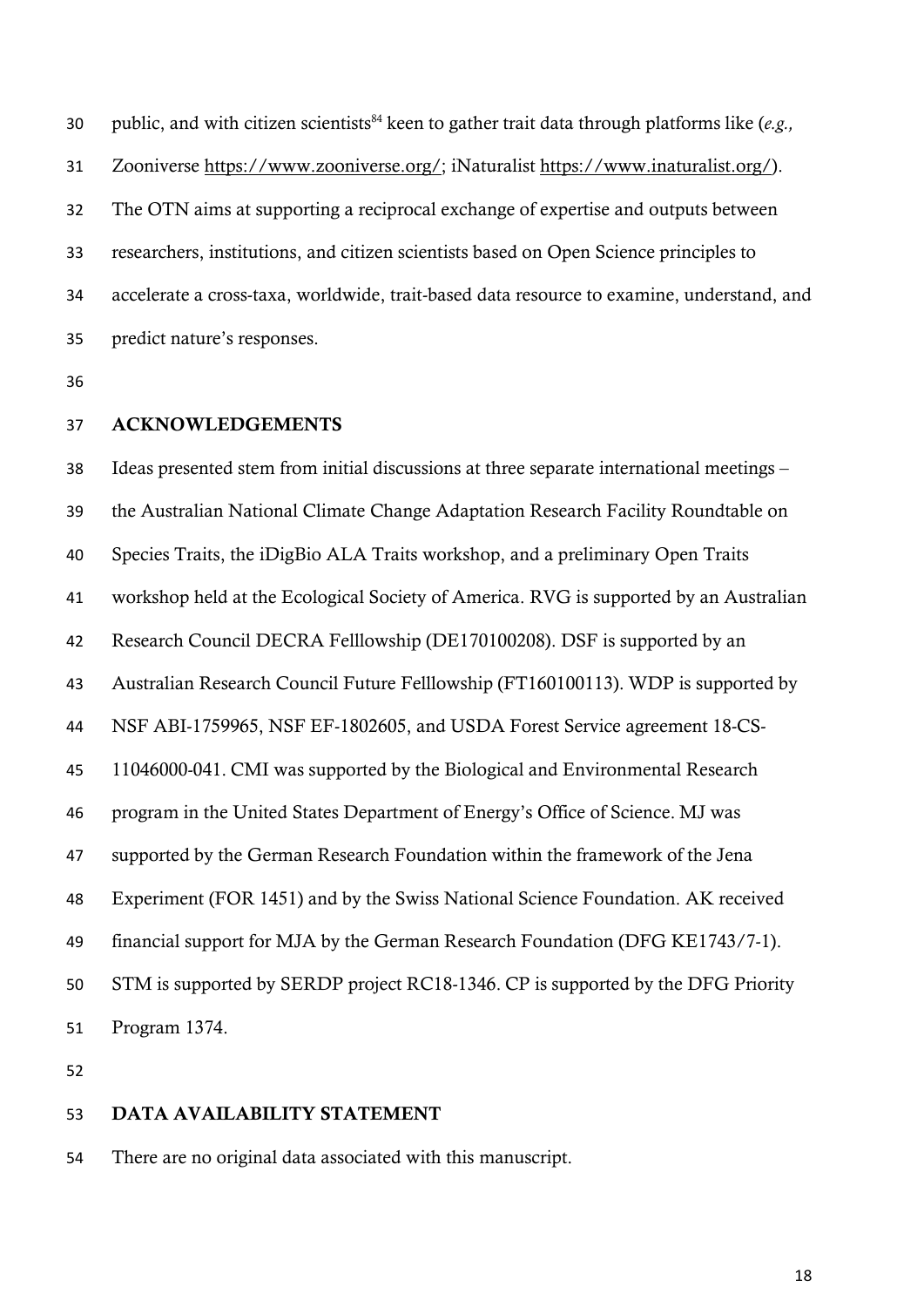## 55 BOXES

# Box 1: Potential research programs that could be carried out with comprehensive trait data across the Tree of Life

- A multi-kingdom analysis of adult size exploring mechanistic constraints and ecological correlates.
- Whole-ecosystem or multi-trophic analyses of common traits which influence function (*e.g*., relating traits to ecosystem processes, such as how differences in traits and migration patterns in birds can influence soil nutrient cycling).
- Prediction of community assembly processes across time and space (*e.g*., from deep-time via the fossil record to present day human-dominated systems).
- Reserve selection optimised for protecting function (*e.g*., reserve design in both marine and terrestrial realms based functional attributes of the broad community of organisms).
- Developing better Earth System models, biophysical niche models, and processbased mortality models through the integration of trait data.

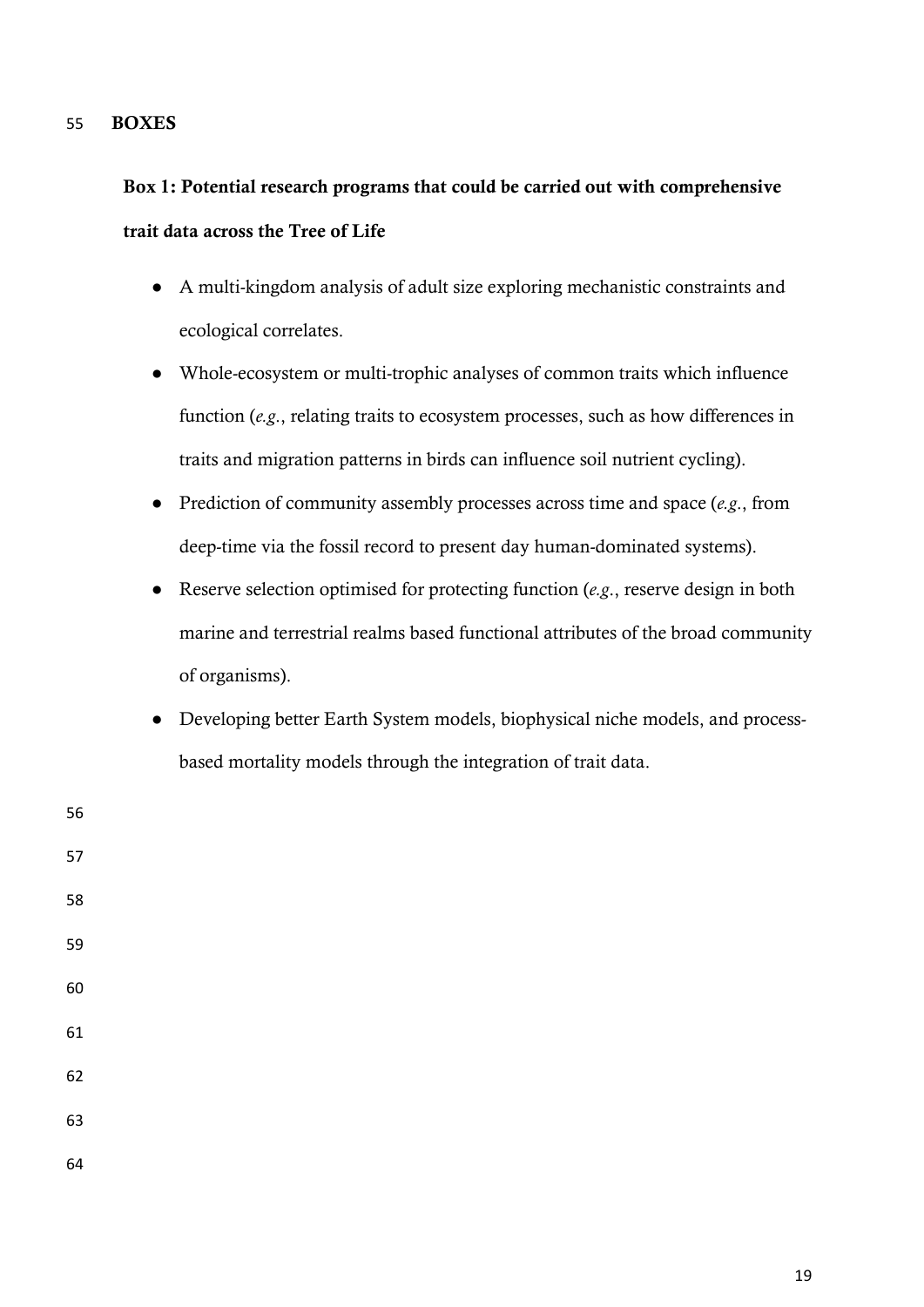#### REFERENCES

- 1 Chapin III, F. S., Autumn, K. & Pugnaire, F. Evolution of suites of traits in response to environmental stress. *The American Naturalist* 142, S78-S92 (1993). 2 Diaz, S., Cabido, M. & Casanoves, F. Plant functional traits and environmental filters at a regional scale. *Journal of Vegetation Science* 9, 113-122 (1998). 3 Violle, C. *et al.* Let the concept of trait be functional! *Oikos* 116, 882-892 (2007). 4 Adler, P. B. *et al.* Functional traits explain variation in plant life history strategies. *Proceedings of the National Academy of Sciences* 111, 740-745 (2014). 5 Kooijman, S. A. L. M. *Dynamic energy and mass budgets in biological systems*. (Cambridge University Press, 2000). 6 Chown, S. L. & Gaston, K. J. Macrophysiology–progress and prospects. *Functional Ecology* 30, 330-344 (2016). 7 Harmon, L. J. *et al.* Early bursts of body size and shape evolution are rare in comparative data. *Evolution: International Journal of Organic Evolution* 64, 2385-2396 (2010). 8 Sauquet, H. & Magallón, S. Key questions and challenges in angiosperm macroevolution. *New Phytologist* 219, 1170-1187 (2018). 9 Sneath, P. H. & Sokal, R. R. *Numerical taxonomy. The principles and practice of numerical classification*. (W.H. Freeman, 1973). 10 Edmunds, R. C. *et al.* Phenoscape: identifying candidate genes for evolutionary phenotypes. *Molecular Biology and Evolution* 33, 13-24 (2015). 11 Mungall, C. J. *et al.* The Monarch Initiative: an integrative data and analytic platform
- connecting phenotypes to genotypes across species. *Nucleic Acids Research* 45, D712-D722 (2016).
- 12 Gkoutos, G. V., Schofield, P. N. & Hoehndorf, R. The anatomy of phenotype ontologies: principles, properties and applications. *Briefings in Bioinformatics* 19, 1008- 1021 (2017).
- 13 Westoby, M., Falster, D. S., Moles, A. T., Vesk, P. A. & Wright, I. J. Plant ecological strategies: some leading dimensions of variation between species. *Annual Review of Ecology and Systematics* 33, 125-159 (2002).
- 14 Kiørboe, T., Visser, A. & Andersen, K. H. A trait-based approach to ocean ecology. *ICES Journal of Marine Science* 75, 1849-1863 (2018).
- 15 Kunstler, G. *et al.* Plant functional traits have globally consistent effects on competition. *Nature* 529, 204 (2016).
- 16 Laughlin, D. C. Nitrification is linked to dominant leaf traits rather than functional diversity. *Journal of Ecology* 99, 1091-1099 (2011).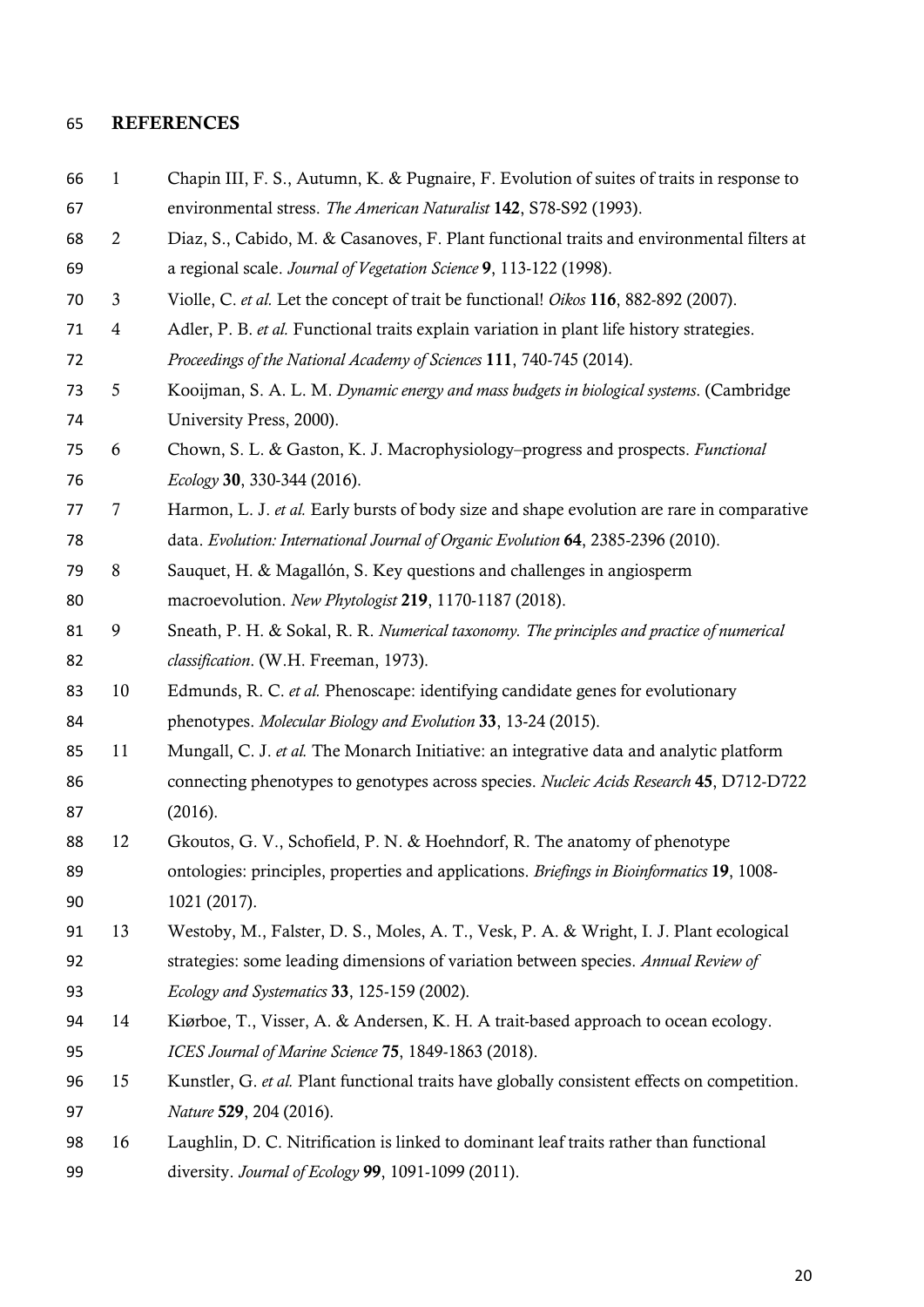- 17 Finegan, B. *et al.* Does functional trait diversity predict above-ground biomass and productivity of tropical forests? Testing three alternative hypotheses. *Journal of Ecology* 103, 191-201 (2015).
- 18 Laigle, I. *et al.* Species traits as drivers of food web structure. *Oikos* 127, 316-326 (2018).
- 19 Brown, J. H., Gillooly, J. F., Allen, A. P., Savage, V. M. & West, G. B. Toward a metabolic theory of ecology. *Ecology* 85, 1771-1789 (2004).
- 20 West, G. B., Brown, J. H. & Enquist, B. J. A general model for the origin of allometric scaling laws in biology. *Science* 276, 122-126 (1997).
- 21 Butt, N. & Gallagher, R. Using species traits to guide conservation actions under climate change. *Climatic Change* 151, 317-332 (2018).
- 22 Devictor, V. *et al.* Spatial mismatch and congruence between taxonomic, phylogenetic and functional diversity: the need for integrative conservation strategies in a changing world. *Ecology letters* 13, 1030-1040 (2010).
- 23 Martin, A. R. & Isaac, M. E. Plant functional traits in agroecosystems: a blueprint for research. *Journal of Applied Ecology* 52, 1425-1435 (2015).
- 24 Burkle, L. A., Delphia, C. M. & O'Neill, K. M. A dual role for farmlands: food security and pollinator conservation. *Journal of Ecology* 105, 890-899 (2017).
- 25 Foden, W. B. *et al.* Identifying the world's most climate change vulnerable species: a systematic trait-based assessment of all birds, amphibians and corals. *PloS one* 8, e65427 (2013).
- 26 Fyllas, N. *et al.* Analysing Amazonian forest productivity using a new individual and trait-based model (TFS v. 1). *Geoscientific Model Development* 7, 1251-1269 (2014).
- 27 van Bodegom, P. M., Douma, J. C. & Verheijen, L. M. A fully traits-based approach to modeling global vegetation distribution. *Proceedings of the National Academy of Sciences* 111, 13733-13738 (2014).
- 28 Iversen, C. M. *et al.* A global Fine‐Root Ecology Database to address below‐ground challenges in plant ecology. *New Phytologist* 215, 15-26 (2017).
- 29 Kattge, J. *et al.* TRY–a global database of plant traits. *Global Change Biology* 17, 2905-2935 (2011).
- 30 Bernhardt‐Römermann, M., Poschlod, P. & Hentschel, J. BryForTrait–A life‐history trait database of forest bryophytes. *Journal of Vegetation Science* 29, 798-800 (2018).
- 31 Bennett, J. M. *et al.* GlobTherm, a global database on thermal tolerances for aquatic and terrestrial organisms. *Scientific Data* 5, 180022 (2018).
- 32 Meiri, S. Traits of lizards of the world: Variation around a successful evolutionary design. *Global Ecology and Biogeography* 27, 1168-1172 (2018).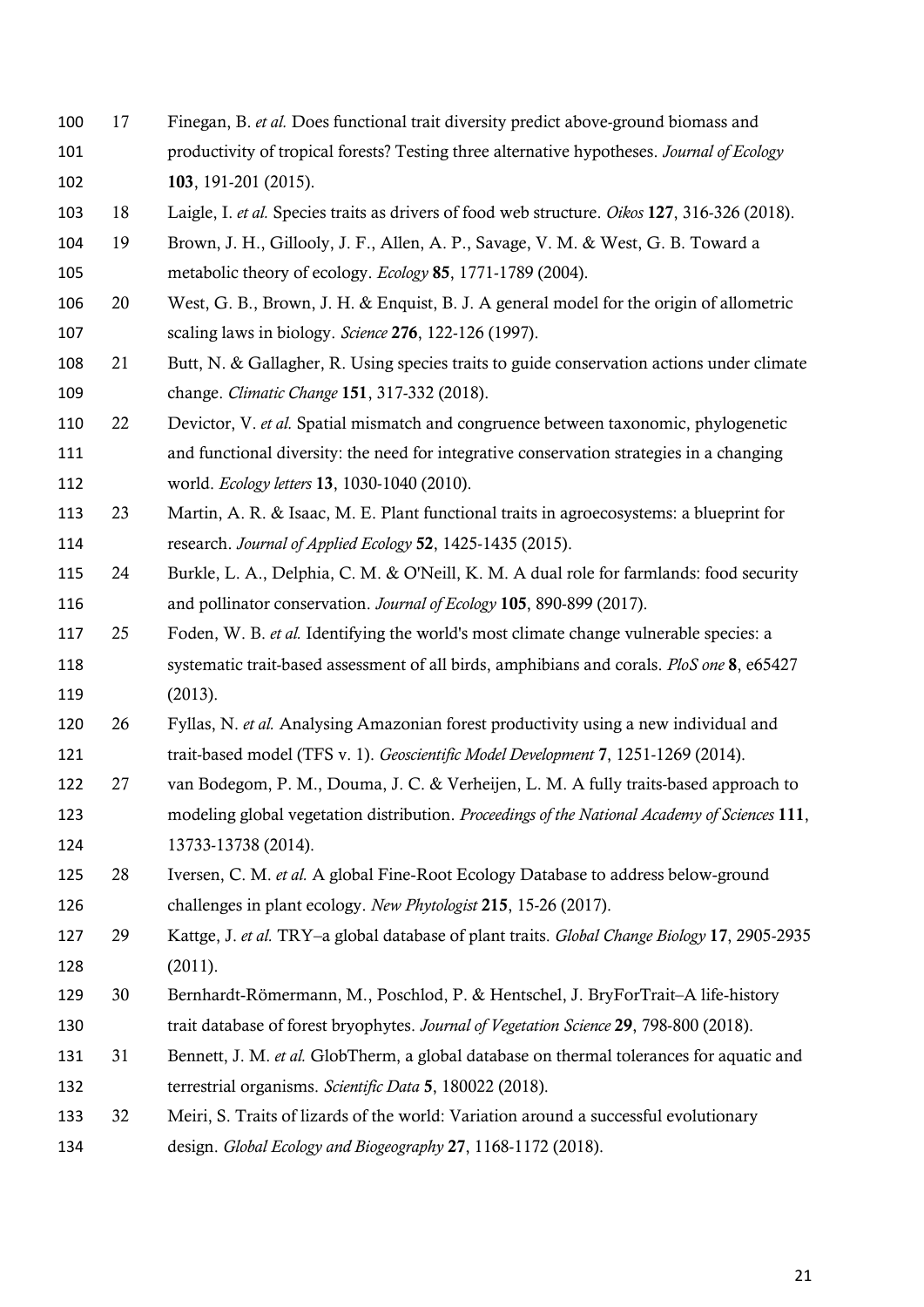- 33 Myhrvold, N. P. *et al.* An amniote life‐history database to perform comparative analyses with birds, mammals, and reptiles. *Ecology* 96, 3109-3109 (2015).
- 34 Schäfer, R. B. *et al.* A trait database of stream invertebrates for the ecological risk assessment of single and combined effects of salinity and pesticides in South-East

Australia. *Science of the Total Environment* 409, 2055-2063 (2011).

- 35 Bland, L. Global correlates of extinction risk in freshwater crayfish. *Animal Conservation* 20, 532-542 (2017).
- 36 Brun, P., Payne, M. R. & Kiørboe, T. A trait database for marine copepods. *Earth System Science Data* 9, 99-113, doi:10.5194/essd-9-99-2017 (2017).
- 37 Parr, C. L. *et al.* GlobalAnts: a new database on the geography of ant traits (Hymenoptera: Formicidae). *Insect Conservation and Diversity* 10, 5-20 (2017).
- 38 Froese, R. & Pauly, D. *Fishbase* (Fisheries Centre, University of British Columbia, 2010).
- 39 Frimpong, E. A. & Angermeier, P. L. Fish traits: a database of ecological and life-history traits of freshwater fishes of the United States. *Fisheries* 34, 487-495 (2009).
- 40 Madin, J. S. *et al.* The Coral Trait Database, a curated database of trait information for coral species from the global oceans. *Scientific Data* 3, 160017 (2016).
- 41 Garnett, S. T. *et al.* Biological, ecological, conservation and legal information for all species and subspecies of Australian bird. *Scientific Data* 2, 150061 (2015).
- 42 Wilman, H. *et al.* EltonTraits 1.0: Species‐level foraging attributes of the world's birds and mammals: Ecological Archives E095‐178. *Ecology* 95, 2027-2027 (2014).
- 43 Oliveira, B. F., São-Pedro, V. A., Santos-Barrera, G., Penone, C. & Costa, G. C. AmphiBIO, a global database for amphibian ecological traits. *Scientific Data* 4, 170123 (2017).
- 44 Jones, K. E. *et al.* PanTHERIA: a species‐level database of life history, ecology, and geography of extant and recently extinct mammals. *Ecology* 90, 2648-2648 (2009).
- 45 Faurby, S. *et al.* PHYLACINE 1.2: The phylogenetic atlas of mammal macroecology. *Ecology* 99, 2626-2626 (2018).
- 46 Deans, A. R. *et al.* Finding our way through phenotypes. *PLoS Biology* 13, e1002033 (2015).
- 47 Maitner, B. S. *et al.* The bien r package: A tool to access the Botanical Information and Ecology Network (BIEN) database. *Methods in Ecology and Evolution* 9, 373-379 (2018).
- 48 Jetz, W., Thomas, G., Joy, J., Hartmann, K. & Mooers, A. The global diversity of birds in space and time. *Nature* 491, 444 (2012).
- 49 Smith, S. A. & Brown, J. W. Constructing a broadly inclusive seed plant phylogeny. *American Journal of Botany* 105, 302-314 (2018).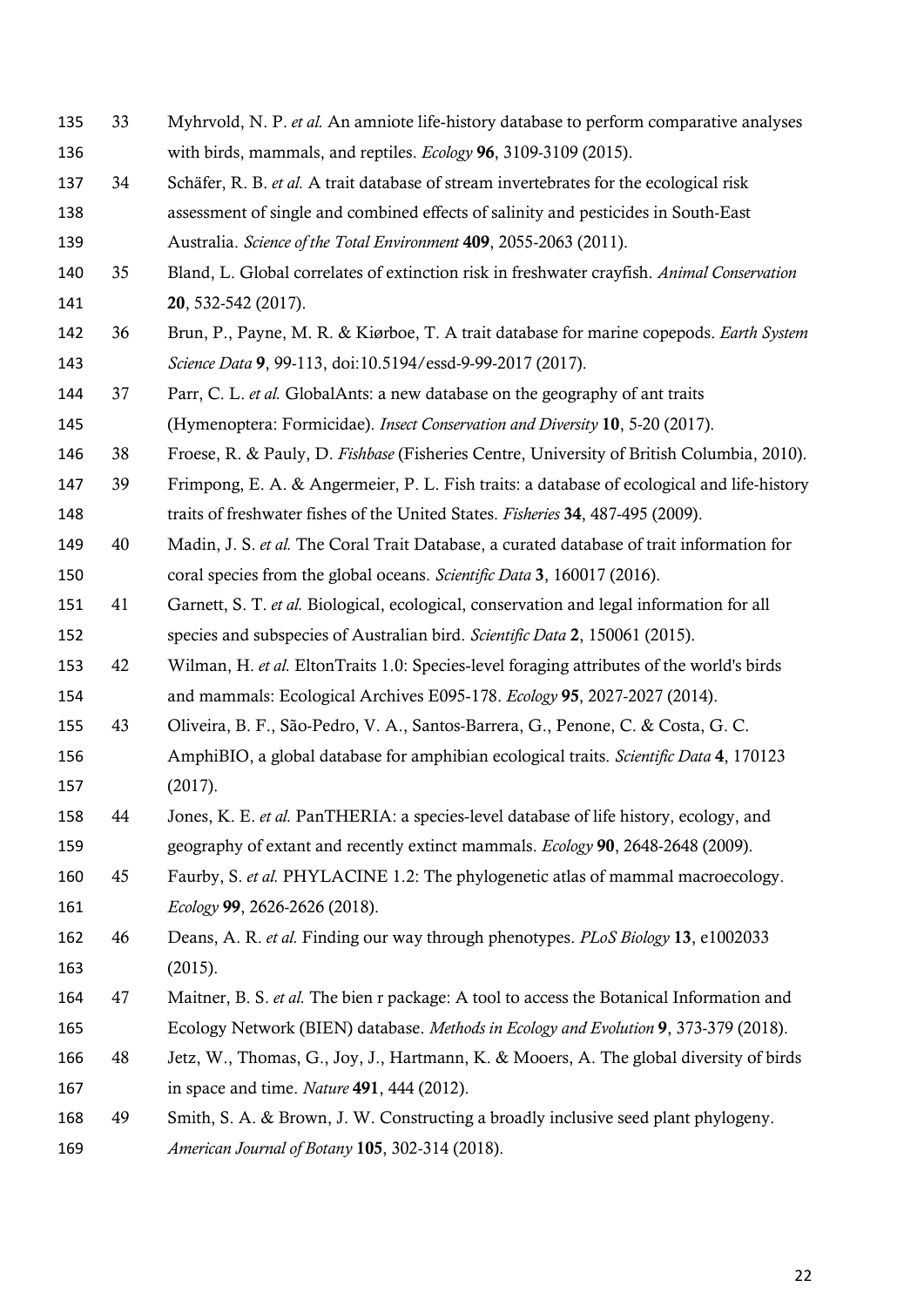- 50 Revell, L. J. phytools: an R package for phylogenetic comparative biology (and other things). *Methods in Ecology and Evolution* 3, 217-223 (2012).
- 51 Munafò, M. R. *et al.* A manifesto for reproducible science. *Nature Human Behaviour* 1, 0021, doi:10.1038/s41562-016-0021 (2017).
- 52 Nosek, B. A. *et al.* Promoting an open research culture. *Science* 348, 1422-1425 (2015).
- 53 Hardisty, A. R. *et al.* The Bari Manifesto: An interoperability framework for essential biodiversity variables. *Ecological Informatics* 49, 22-31 (2019).
- 54 Dawson, S. K. *et al.* Handbook for the measurement of macrofungal functional traits: A start with basidiomycete wood fungi. *Functional Ecology* 33, 372-387 (2019).
- 55 Moretti, M. *et al.* Handbook of protocols for standardized measurement of terrestrial invertebrate functional traits. *Functional Ecology* 31, 558-567 (2017).
- 56 Perez-Harguindeguy, N. *et al.* A new handbook for standardised measurement of plant functional traits worldwide. *Australian Journal of Botany* 64, 715-716 (2013).
- 57 Schilthuizen, M., Vairappan, C. S., Slade, E. M., Mann, D. J. & Miller, J. A. Specimens as primary data: Museums and 'open science'. *Trends in Ecology and Evolution* 30, 237-238, doi:10.1016/j.tree.2015.03.002 (2015).
- 58 Guralnick, R., Walls, R. & Jetz, W. Humboldt Core–toward a standardized capture of biological inventories for biodiversity monitoring, modeling and assessment. *Ecography* 41, 713-725 (2018).
- 59 Farley, S. S., Dawson, A., Goring, S. J. & Williams, J. W. Situating ecology as a big-data science: Current advances, challenges, and solutions. *BioScience* 68, 563-576 (2018).
- 60 Falster, D. S. *et al.* BAAD: a Biomass And Allometry Database for woody plants. *Ecology* **96**, 1445-1445 (2015).
- 61 Salguero‐Gómez, R. *et al.* COMADRE: a global data base of animal demography. *Journal of Animal Ecology* 85, 371-384 (2016).
- 62 Salguero‐Gómez, R. *et al.* The COMPADRE Plant Matrix Database: an open online repository for plant demography. *Journal of Ecology* 103, 202-218 (2015).
- 63 Marques, G. M. *et al.* The AmP project: comparing species on the basis of dynamic energy budget parameters. *PLoS Computational Biology* 14, e1006100 (2018).
- 64 Wieczorek, J. *et al.* Darwin Core: an evolving community-developed biodiversity data standard. *PloS one* 7, e29715 (2012).
- 65 Haendel, M. A. *et al.* Unification of multi-species vertebrate anatomy ontologies for comparative biology in Uberon. *Journal of Biomedical Semantics* 5, 21 (2014).
- 66 Garnier, E. *et al.* Towards a thesaurus of plant characteristics: an ecological contribution. *Journal of Ecology* 105, 298-309 (2017).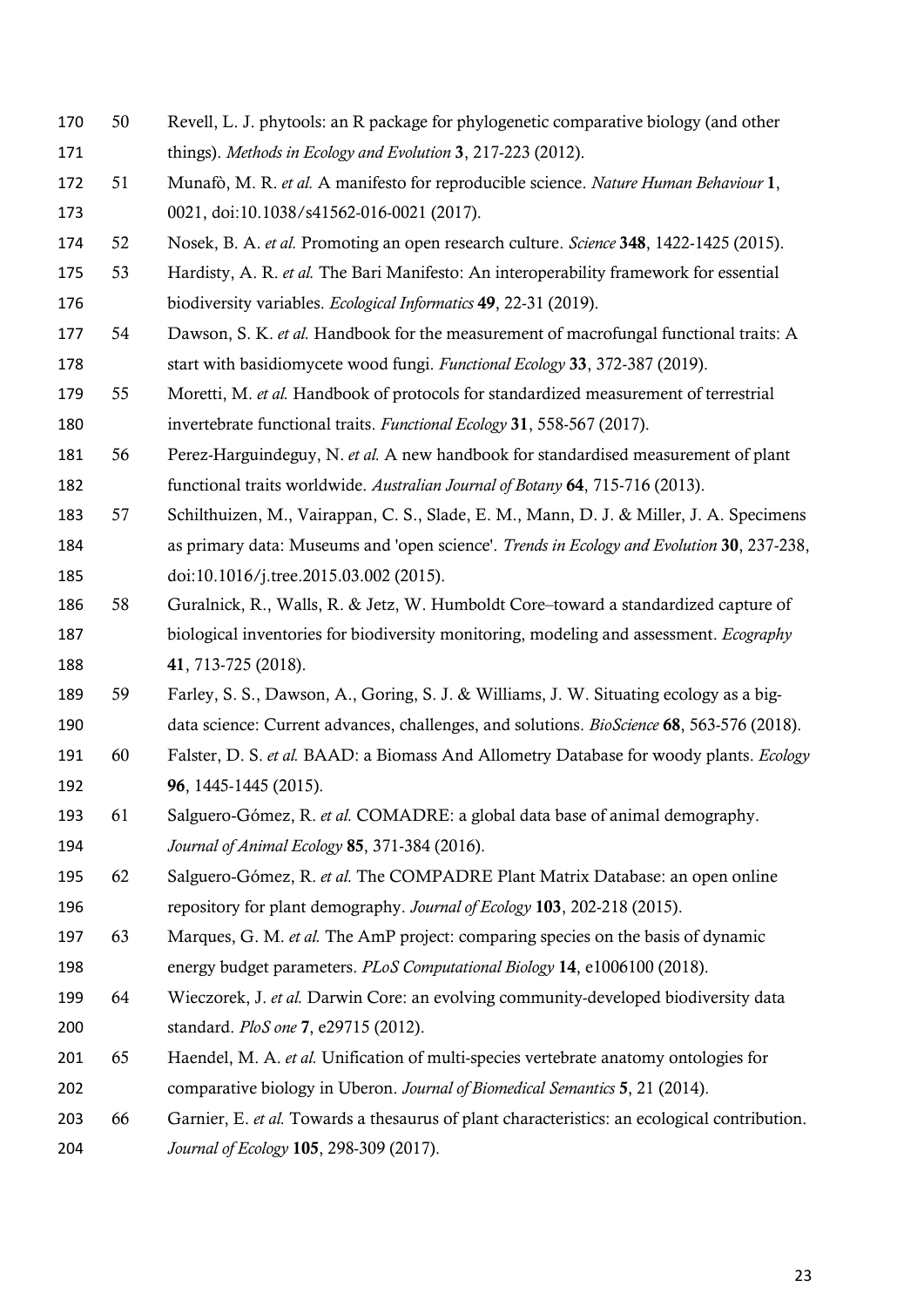- 67 Gene Ontology Consortium. The Gene Ontology resource: 20 years and still GOing strong. *Nucleic Acids Research* 47, D330-D338 (2018).
- 207 68 Buttigieg, P. L., Morrison, N., Smith, B., Mungall, C. J. & Lewis, S. E. The environment ontology: contextualising biological and biomedical entities. *Journal of Biomedical Semantics* 4, 43 (2013).
- 69 Becker, J., Brackbill, D. & Centola, D. Network dynamics of social influence in the wisdom of crowds. *Proceedings of the National Academy of Sciences*, 201615978 (2017).
- 70 Kissling, W. D. *et al.* Towards global data products of Essential Biodiversity Variables on species traits. *Nature Ecology & Evolution*, 1 (2018).
- 71 Ankenbrand, M. J., Hohlfeld, S. C., Weber, L., Förster, F. & Keller, A. Functional exploration of natural networks and ecological communities. *Methods in Ecology and Evolution* 9, 2028-2033 (2018).
- 72 Fegraus, E. H., Andelman, S., Jones, M. B. & Schildhauer, M. Maximizing the value of ecological data with structured metadata: an introduction to Ecological Metadata
- Language (EML) and principles for metadata creation. *The Bulletin of the Ecological Society of America* 86, 158-168 (2005).
- 73 Jaiswal, P. *et al.* Plant Ontology (PO): a controlled vocabulary of plant structures and growth stages. *International Journal of Genomics* 6, 388-397 (2005).
- 74 Park, C. A. *et al.* The Vertebrate Trait Ontology: a controlled vocabulary for the annotation of trait data across species. *Journal of Biomedical Semantics* 4, 13 (2013).
- 75 Dececchi, T. A., Balhoff, J. P., Lapp, H. & Mabee, P. M. Toward synthesizing our knowledge of morphology: Using ontologies and machine reasoning to extract presence/absence evolutionary phenotypes across studies. *Systematic Biology* 64, 936-952
- (2015).
- 76 Walls, R. L. *et al.* Semantics in support of biodiversity knowledge discovery: an introduction to the biological collections ontology and related ontologies. *PLoS One* 9, e89606 (2014).
- 77 Schneider, F. D. *et al.* Towards an Ecological Trait-data Standard. *bioRxiv*, doi:10.1101/328302 (2018).
- 78 Fang, J. *et al.* Methods and protocols for plant community inventory. *Biodiversity Science* 17, 533-548 (2009).
- 79 Sack, L. *et al.* A unique web resource for physiology, ecology and the environmental sciences: PrometheusWiki. *Functional Plant Biology* 37, 687-693 (2010).
- 80 Bjorkman, A. D. & Myers-Smith, I. H. Tundra Trait Team: A database of plant traits spanning the tundra biome. *Global Ecology and Biogeography* 27, 1402-1411 (2018).